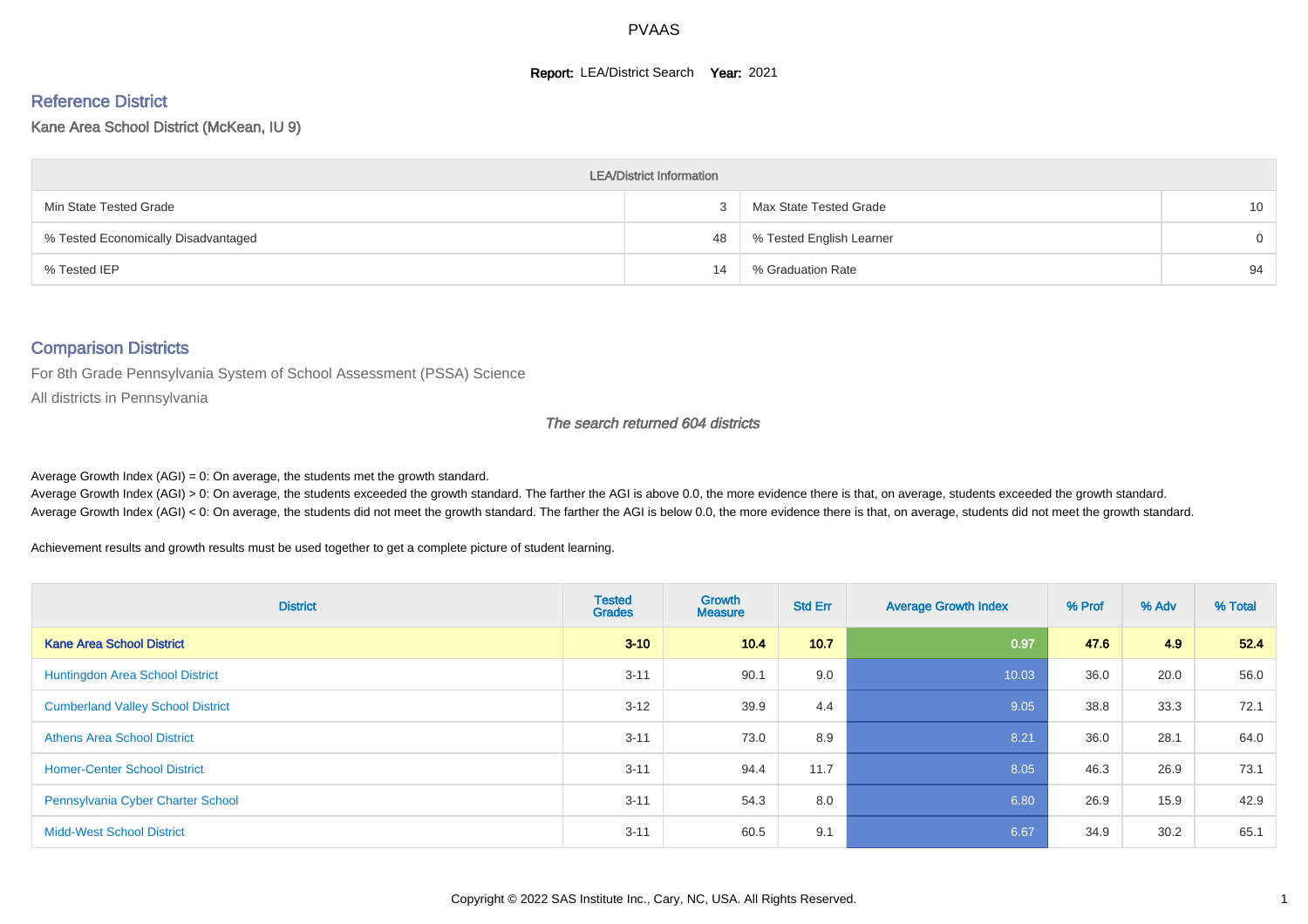| <b>District</b>                               | <b>Tested</b><br><b>Grades</b> | Growth<br><b>Measure</b> | <b>Std Err</b> | <b>Average Growth Index</b> | % Prof | % Adv | % Total |
|-----------------------------------------------|--------------------------------|--------------------------|----------------|-----------------------------|--------|-------|---------|
| <b>Kane Area School District</b>              | $3 - 10$                       | 10.4                     | 10.7           | 0.97                        | 47.6   | 4.9   | 52.4    |
| Pennsylvania Virtual Charter School           | $3 - 11$                       | 73.0                     | 11.0           | 6.66                        | 35.2   | 26.1  | 61.4    |
| <b>Central York School District</b>           | $3 - 12$                       | 36.6                     | 5.9            | 6.25                        | 37.4   | 13.8  | 51.2    |
| <b>Tredyffrin-Easttown School District</b>    | $3 - 10$                       | 53.9                     | 8.7            | 6.17                        | 29.2   | 61.2  | 90.5    |
| <b>Conestoga Valley School District</b>       | $3 - 11$                       | 44.3                     | 7.2            | 6.14                        | 29.4   | 31.3  | 60.8    |
| New Hope-Solebury School District             | $3 - 11$                       | 58.8                     | 9.8            | 6.00                        | 38.5   | 44.0  | 82.6    |
| <b>Shikellamy School District</b>             | $3 - 10$                       | 44.5                     | 7.5            | 5.92                        | 25.5   | 28.6  | 54.2    |
| <b>Methacton School District</b>              | $3 - 11$                       | 36.1                     | 6.1            | 5.91                        | 28.2   | 40.2  | 68.4    |
| Northeastern York School District             | $3 - 11$                       | 38.9                     | 6.7            | 5.80                        | 30.6   | 36.3  | 66.9    |
| <b>Tuscarora School District</b>              | $3 - 11$                       | 42.4                     | 7.4            | 5.70                        | 37.5   | 19.8  | 57.3    |
| <b>Littlestown Area School District</b>       | $3 - 11$                       | 52.6                     | 9.3            | 5.65                        | 38.8   | 28.1  | 66.9    |
| <b>Agora Cyber Charter School</b>             | $3 - 11$                       | 49.7                     | 8.8            | 5.62                        | 35.3   | 9.3   | 44.7    |
| <b>Warwick School District</b>                | $3 - 11$                       | 33.8                     | 6.0            | 5.59                        | 38.7   | 24.2  | 62.9    |
| <b>Avon Grove Charter School</b>              | $3 - 11$                       | 53.1                     | 9.7            | 5.47                        | 28.4   | 27.4  | 55.9    |
| <b>Lower Merion School District</b>           | $3 - 11$                       | 25.9                     | 4.8            | 5.43                        | 35.9   | 46.4  | 82.3    |
| <b>Hempfield School District</b>              | $3 - 11$                       | 30.0                     | 5.7            | 5.27                        | 32.0   | 35.4  | 67.4    |
| <b>Wallingford-Swarthmore School District</b> | $3 - 10$                       | 36.8                     | 7.3            | 5.06                        | 31.4   | 42.6  | 74.0    |
| <b>Spring-Ford Area School District</b>       | $3 - 11$                       | 25.1                     | 5.0            | 5.02                        | 43.0   | 32.9  | 75.9    |
| <b>Fairview School District</b>               | $3 - 11$                       | 43.6                     | 8.9            | 4.91                        | 37.5   | 39.0  | 76.5    |
| <b>Quaker Valley School District</b>          | $3 - 11$                       | 43.9                     | 8.9            | 4.91                        | 37.9   | 37.1  | 75.0    |
| <b>Penncrest School District</b>              | $3 - 11$                       | 36.3                     | 7.4            | 4.90                        | 33.3   | 21.2  | 54.6    |
| <b>Conemaugh Valley School District</b>       | $3 - 12$                       | 61.4                     | 12.7           | 4.83                        | 36.5   | 25.0  | 61.5    |
| North Schuylkill School District              | $3 - 11$                       | 38.9                     | 8.6            | 4.55                        | 40.0   | 16.3  | 56.3    |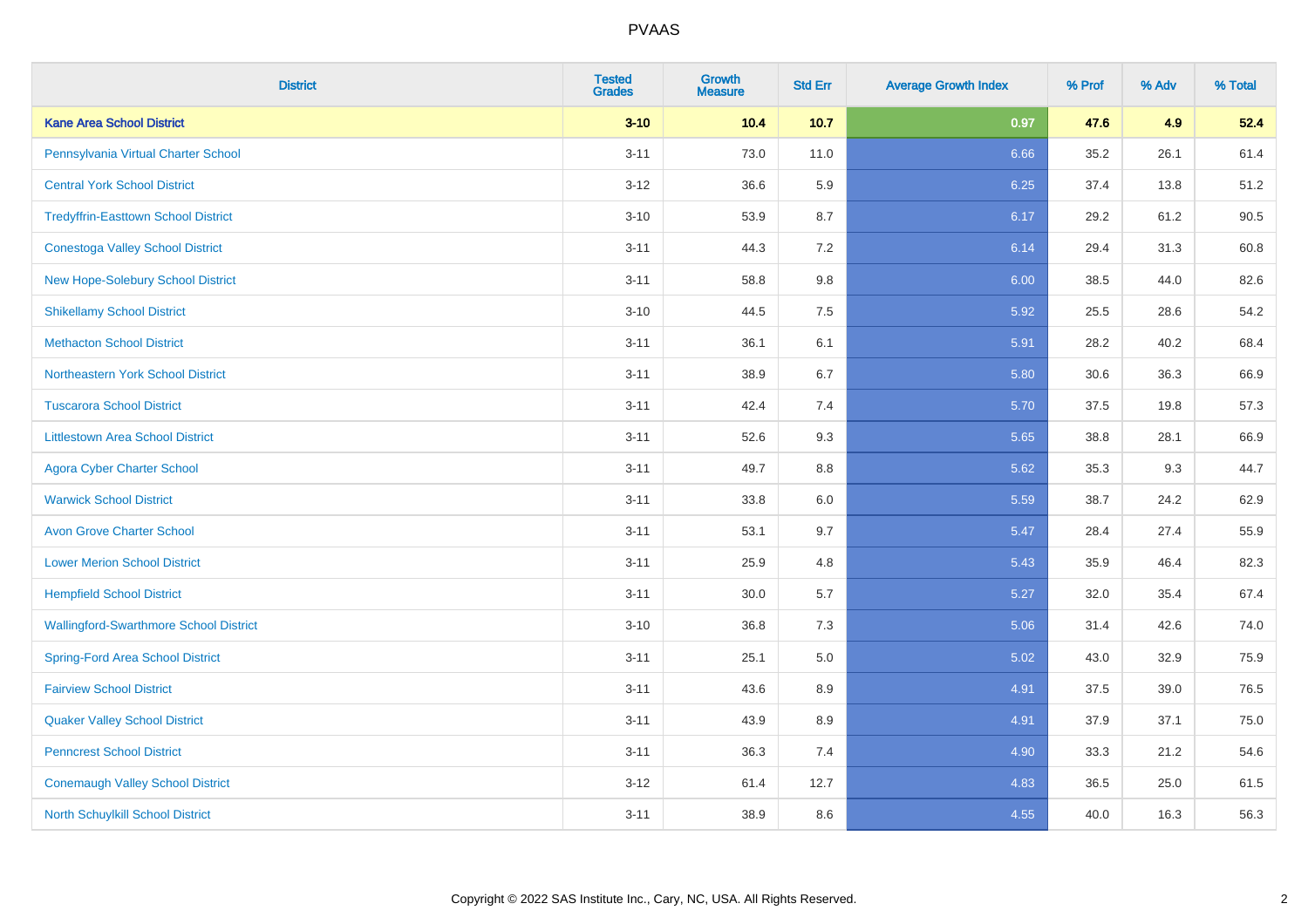| <b>District</b>                                 | <b>Tested</b><br><b>Grades</b> | <b>Growth</b><br><b>Measure</b> | <b>Std Err</b> | <b>Average Growth Index</b> | % Prof | % Adv | % Total |
|-------------------------------------------------|--------------------------------|---------------------------------|----------------|-----------------------------|--------|-------|---------|
| <b>Kane Area School District</b>                | $3 - 10$                       | 10.4                            | $10.7$         | 0.97                        | 47.6   | 4.9   | 52.4    |
| <b>Slippery Rock Area School District</b>       | $3 - 11$                       | 39.0                            | 8.8            | 4.44                        | 35.4   | 33.1  | 68.5    |
| <b>Richard Allen Preparatory Charter School</b> | $5-8$                          | 42.1                            | 9.5            | 4.44                        | 7.1    | 3.6   | 10.7    |
| 21st Century Cyber Charter School               | $6 - 12$                       | 38.9                            | 9.1            | 4.26                        | 40.1   | 27.2  | 67.4    |
| Pan American Academy Charter School             | $3-8$                          | 48.3                            | 11.3           | 4.26                        | 14.5   | 2.9   | 17.4    |
| Pennsylvania Leadership Charter School          | $3 - 11$                       | 34.7                            | 8.2            | 4.21                        | 38.4   | 27.4  | 65.8    |
| <b>Avon Grove School District</b>               | $3 - 10$                       | 27.3                            | 6.6            | 4.13                        | 27.8   | 37.3  | 65.0    |
| <b>Great Valley School District</b>             | $3 - 11$                       | 27.3                            | 6.6            | 4.12                        | 37.1   | 38.2  | 75.3    |
| <b>Harrisburg City School District</b>          | $3 - 11$                       | 26.4                            | 6.5            | 4.05                        | 15.8   | 2.8   | 18.6    |
| <b>Sharpsville Area School District</b>         | $3 - 11$                       | 47.7                            | 11.8           | 4.05                        | 39.1   | 26.1  | 65.2    |
| <b>North East School District</b>               | $3 - 11$                       | 34.3                            | 8.8            | 3.92                        | 29.0   | 39.9  | 68.8    |
| Northwestern Lehigh School District             | $3 - 11$                       | 31.9                            | 8.1            | 3.91                        | 36.3   | 32.5  | 68.8    |
| Susquehanna Township School District            | $3 - 12$                       | 28.3                            | 7.5            | 3.76                        | 24.5   | 17.5  | 42.0    |
| Selinsgrove Area School District                | $3 - 12$                       | 27.9                            | 7.5            | 3.72                        | 37.9   | 28.4  | 66.3    |
| <b>North Clarion County School District</b>     | $3 - 12$                       | 51.7                            | 14.0           | 3.68                        | 37.0   | 32.6  | 69.6    |
| <b>Bear Creek Community Charter School</b>      | $3-8$                          | 48.1                            | 13.1           | 3.66                        | 34.7   | 26.5  | 61.2    |
| <b>Greenwood School District</b>                | $3 - 11$                       | 45.8                            | 12.6           | 3.63                        | 37.0   | 35.2  | 72.2    |
| <b>Millcreek Township School District</b>       | $3 - 11$                       | 18.6                            | 5.1            | 3.62                        | 34.9   | 23.3  | 58.2    |
| <b>Infinity Charter School</b>                  | $3-8$                          | 62.7                            | 17.7           | 3.55                        | 36.4   | 54.6  | 90.9    |
| Southern Lehigh School District                 | $3 - 11$                       | 26.9                            | 7.8            | 3.46                        | 36.5   | 39.8  | 76.2    |
| East Pennsboro Area School District             | $3 - 11$                       | 27.3                            | 8.0            | 3.43                        | 30.5   | 20.4  | 50.9    |
| <b>Blacklick Valley School District</b>         | $3 - 11$                       | 48.6                            | 14.2           | 3.42                        | 39.5   | 11.6  | 51.2    |
| <b>Line Mountain School District</b>            | $3 - 11$                       | 39.0                            | 11.5           | 3.38                        | 42.2   | 18.3  | 60.6    |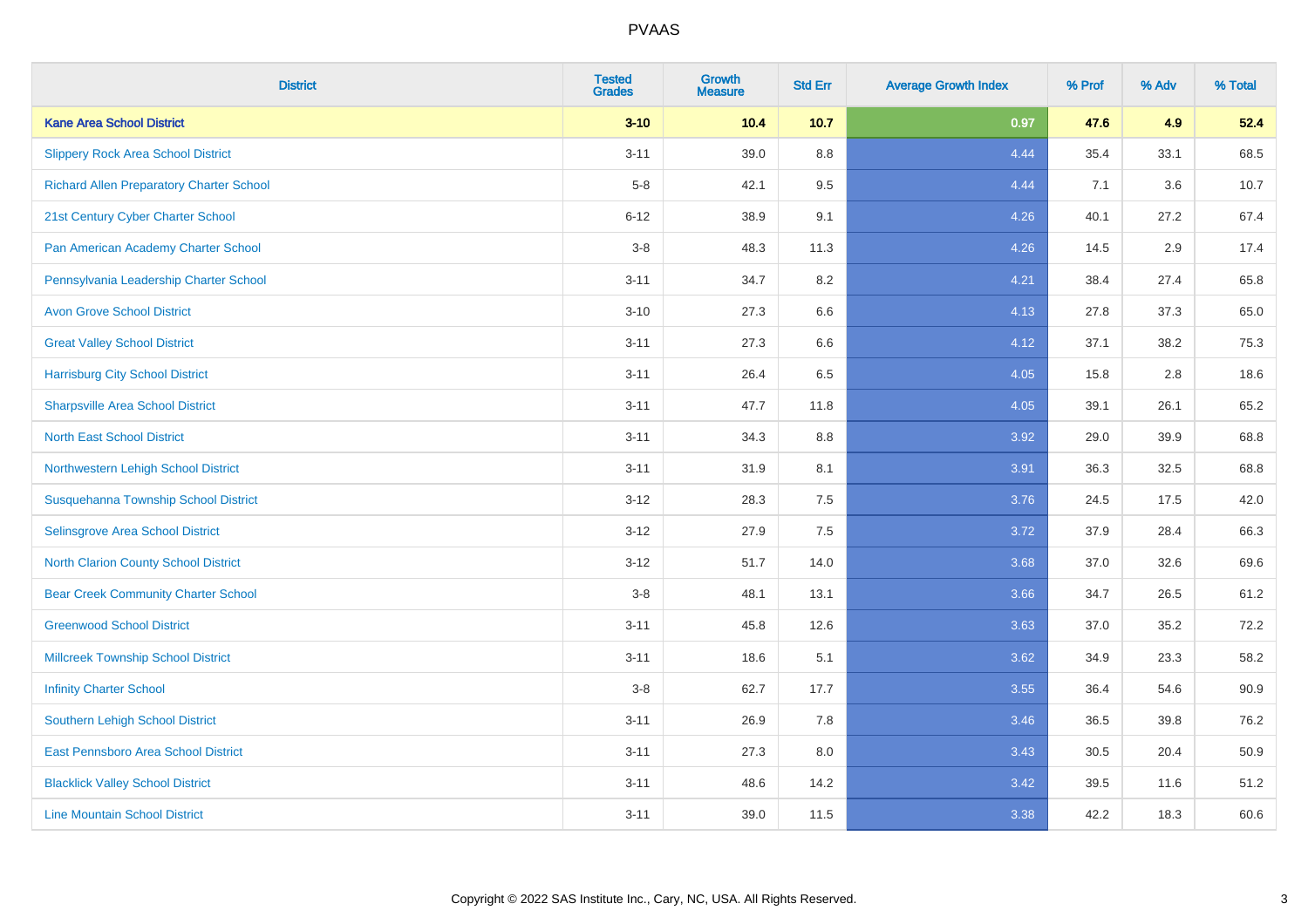| <b>District</b>                             | <b>Tested</b><br><b>Grades</b> | <b>Growth</b><br><b>Measure</b> | <b>Std Err</b> | <b>Average Growth Index</b> | % Prof | % Adv | % Total |
|---------------------------------------------|--------------------------------|---------------------------------|----------------|-----------------------------|--------|-------|---------|
| <b>Kane Area School District</b>            | $3 - 10$                       | 10.4                            | 10.7           | 0.97                        | 47.6   | 4.9   | 52.4    |
| <b>West Perry School District</b>           | $3 - 11$                       | 26.9                            | 8.0            | 3.37                        | 38.4   | 21.3  | 59.8    |
| Allegheny-Clarion Valley School District    | $3 - 10$                       | 48.2                            | 14.5           | 3.33                        | 33.3   | 13.9  | 47.2    |
| <b>Penn Manor School District</b>           | $3 - 11$                       | 21.4                            | 6.5            | 3.31                        | 30.0   | 28.1  | 58.0    |
| <b>Provident Charter School</b>             | $3-8$                          | 51.8                            | 15.7           | 3.31                        | 20.0   | 6.7   | 26.7    |
| <b>Peters Township School District</b>      | $3 - 11$                       | 21.3                            | 6.5            | 3.27                        | 42.9   | 37.1  | 80.0    |
| <b>Tyrone Area School District</b>          | $3 - 12$                       | 30.3                            | 9.4            | 3.24                        | 30.7   | 17.5  | 48.2    |
| <b>Bermudian Springs School District</b>    | $3 - 11$                       | 29.6                            | 9.3            | 3.17                        | 40.9   | 16.5  | 57.4    |
| <b>Smethport Area School District</b>       | $3 - 12$                       | 38.5                            | 12.3           | 3.13                        | 42.2   | 12.5  | 54.7    |
| <b>Warren County School District</b>        | $3 - 11$                       | 20.3                            | 6.5            | 3.11                        | 33.7   | 13.9  | 47.6    |
| <b>Oley Valley School District</b>          | $3 - 11$                       | 32.3                            | 10.4           | 3.09                        | 33.7   | 27.0  | 60.7    |
| <b>Clarion Area School District</b>         | $3 - 11$                       | 40.3                            | 13.1           | 3.08                        | 33.9   | 28.8  | 62.7    |
| <b>Hazleton Area School District</b>        | $3 - 11$                       | 24.8                            | 8.1            | 3.06                        | 20.6   | 9.7   | 30.3    |
| <b>Springfield Township School District</b> | $3 - 11$                       | 26.1                            | 8.5            | 3.06                        | 34.5   | 31.1  | 65.5    |
| <b>Penns Manor Area School District</b>     | $3 - 12$                       | 36.1                            | 12.1           | 2.98                        | 23.3   | 30.0  | 53.3    |
| <b>Apollo-Ridge School District</b>         | $3 - 12$                       | 33.0                            | 11.1           | 2.97                        | 34.7   | 12.0  | 46.7    |
| Perseus House Charter School Of Excellence  | $6 - 11$                       | 34.4                            | 11.8           | 2.93                        | 13.6   | 4.6   | 18.2    |
| <b>Sugar Valley Rural Charter School</b>    | $3 - 11$                       | 43.7                            | 14.9           | 2.92                        | 29.4   | 8.8   | 38.2    |
| <b>Bloomsburg Area School District</b>      | $3 - 10$                       | 29.3                            | 10.0           | 2.92                        | 30.3   | 27.3  | 57.6    |
| <b>Mountain View School District</b>        | $3 - 11$                       | 35.8                            | 12.4           | 2.88                        | 37.3   | 30.5  | 67.8    |
| Esperanza Academy Charter School            | $4 - 11$                       | 21.4                            | 7.4            | 2.88                        | 14.7   | 3.0   | 17.8    |
| Boys Latin Of Philadelphia Charter School   | $6 - 12$                       | 29.6                            | 10.4           | 2.85                        | 18.1   | 3.2   | 21.3    |
| <b>Crawford Central School District</b>     | $3 - 11$                       | 18.6                            | 6.5            | 2.85                        | 30.8   | 18.0  | 48.9    |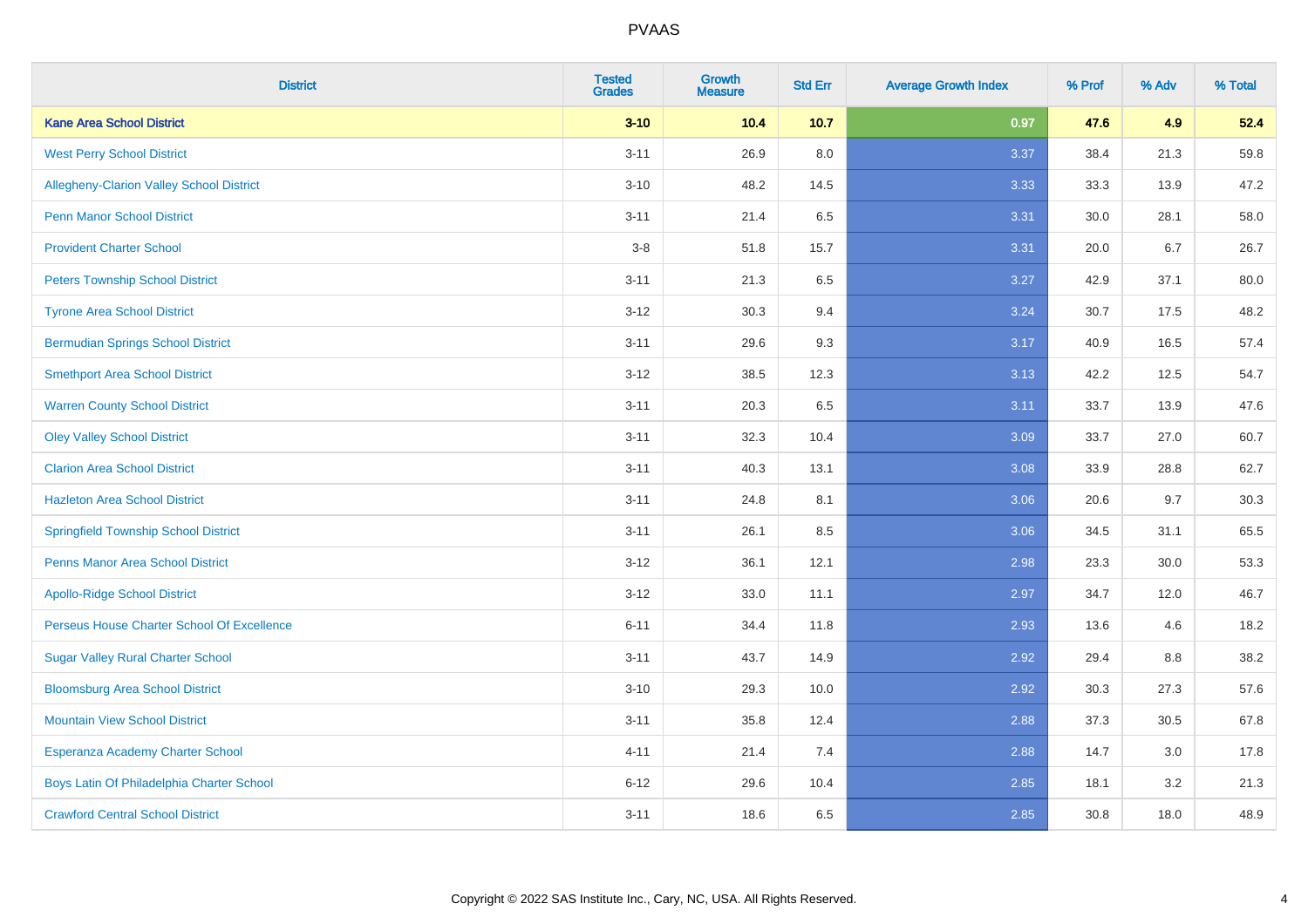| <b>District</b>                                | <b>Tested</b><br><b>Grades</b> | Growth<br><b>Measure</b> | <b>Std Err</b> | <b>Average Growth Index</b> | % Prof | % Adv | % Total |
|------------------------------------------------|--------------------------------|--------------------------|----------------|-----------------------------|--------|-------|---------|
| <b>Kane Area School District</b>               | $3 - 10$                       | 10.4                     | 10.7           | 0.97                        | 47.6   | 4.9   | 52.4    |
| <b>Central Columbia School District</b>        | $3 - 12$                       | 24.0                     | 8.5            | 2.82                        | 34.5   | 42.1  | 76.6    |
| <b>Big Spring School District</b>              | $3 - 11$                       | 22.4                     | 8.0            | 2.81                        | 29.2   | 22.5  | 51.7    |
| <b>Pine Grove Area School District</b>         | $3 - 11$                       | 25.1                     | 9.0            | 2.80                        | 30.5   | 18.0  | 48.4    |
| <b>Bedford Area School District</b>            | $3 - 11$                       | 24.6                     | 8.9            | 2.78                        | 36.2   | 20.0  | 56.2    |
| <b>Halifax Area School District</b>            | $3 - 11$                       | 31.3                     | 11.3           | 2.77                        | 32.0   | 13.3  | 45.3    |
| <b>Erie City School District</b>               | $3 - 12$                       | 13.0                     | 4.8            | 2.74                        | 16.5   | 7.5   | 24.0    |
| <b>Bethlehem Area School District</b>          | $3 - 11$                       | 20.0                     | 7.3            | 2.73                        | 25.3   | 15.3  | 40.6    |
| Pennsylvania Distance Learning Charter School  | $3 - 12$                       | 29.3                     | 10.8           | 2.71                        | 35.3   | 8.2   | 43.5    |
| <b>Newport School District</b>                 | $3 - 12$                       | 32.7                     | 12.1           | 2.69                        | 32.3   | 29.0  | 61.3    |
| <b>Wissahickon Charter School</b>              | $3-8$                          | 30.4                     | 11.9           | 2.55                        | 13.2   | 2.9   | 16.2    |
| <b>Saucon Valley School District</b>           | $3 - 11$                       | 22.6                     | 8.9            | 2.55                        | 42.3   | 24.6  | 66.9    |
| <b>Bethel Park School District</b>             | $3 - 11$                       | 18.0                     | 7.1            | 2.54                        | 36.2   | 31.2  | 67.4    |
| <b>Mastery Charter School - Pickett Campus</b> | $6 - 10$                       | 36.8                     | 14.5           | 2.54                        | 2.7    | 2.7   | 5.4     |
| <b>Fort Cherry School District</b>             | $3 - 10$                       | 26.1                     | 10.4           | 2.51                        | 43.5   | 23.5  | 67.1    |
| <b>State College Area School District</b>      | $3 - 11$                       | 17.5                     | 7.0            | 2.49                        | 32.8   | 33.2  | 66.0    |
| <b>Tri-Valley School District</b>              | $3 - 10$                       | 34.9                     | 14.1           | 2.47                        | 33.3   | 20.5  | 53.8    |
| <b>Upper Dauphin Area School District</b>      | $3 - 11$                       | 28.0                     | 11.3           | 2.47                        | 33.3   | 20.3  | 53.6    |
| <b>Tamaqua Area School District</b>            | $3 - 12$                       | 21.3                     | 8.7            | 2.46                        | 37.3   | 16.9  | 54.2    |
| <b>Laurel School District</b>                  | $3 - 11$                       | 28.1                     | 11.4           | 2.46                        | 29.0   | 23.2  | 52.2    |
| <b>Donegal School District</b>                 | $3 - 12$                       | 19.5                     | 8.0            | 2.45                        | 28.4   | 20.7  | 49.1    |
| <b>Universal Vare Charter School</b>           | $6 - 8$                        | 30.1                     | 12.3           | 2.45                        | 17.0   | 3.4   | 20.3    |
| <b>Susquenita School District</b>              | $3 - 11$                       | 23.6                     | 9.7            | 2.44                        | 34.6   | 20.2  | 54.8    |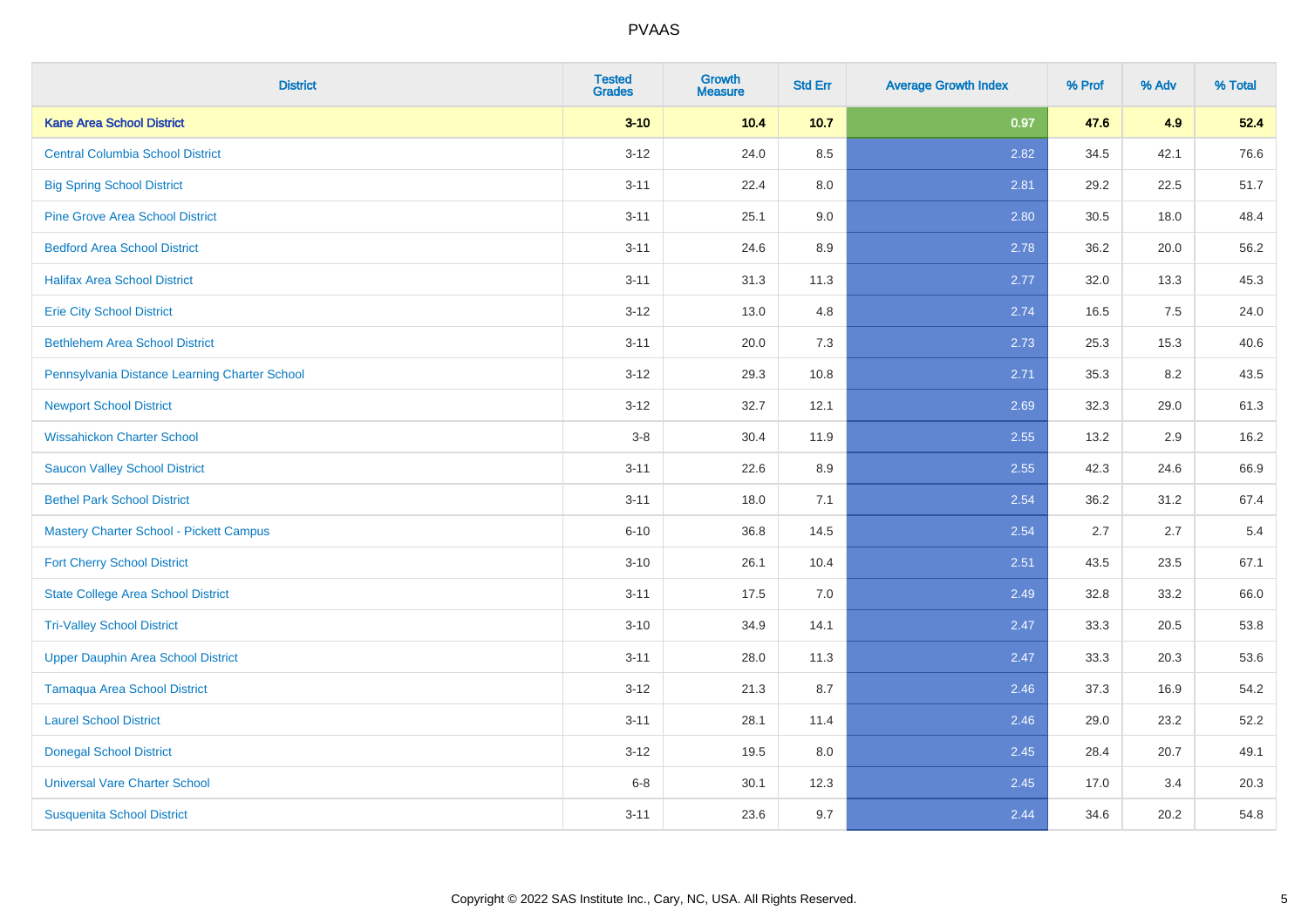| <b>District</b>                               | <b>Tested</b><br><b>Grades</b> | Growth<br><b>Measure</b> | <b>Std Err</b> | <b>Average Growth Index</b> | % Prof | % Adv | % Total |
|-----------------------------------------------|--------------------------------|--------------------------|----------------|-----------------------------|--------|-------|---------|
| <b>Kane Area School District</b>              | $3 - 10$                       | 10.4                     | 10.7           | 0.97                        | 47.6   | 4.9   | 52.4    |
| <b>Upper Darby School District</b>            | $3 - 12$                       | 14.7                     | 6.2            | 2.38                        | 21.5   | 8.3   | 29.8    |
| <b>Greater Nanticoke Area School District</b> | $3 - 12$                       | 22.2                     | 9.6            | 2.32                        | 20.3   | 9.3   | 29.7    |
| South Eastern School District                 | $3 - 11$                       | 18.2                     | 8.0            | 2.28                        | 28.5   | 27.9  | 56.4    |
| John B. Stetson Charter School                | $5-8$                          | 18.9                     | 8.3            | 2.28                        | 7.6    | 0.0   | 7.6     |
| <b>Northern Potter School District</b>        | $3 - 12$                       | 37.1                     | 16.3           | 2.27                        | 22.2   | 25.9  | 48.2    |
| <b>Williamsburg Community School District</b> | $3 - 11$                       | 34.3                     | 15.2           | 2.26                        | 31.2   | 28.1  | 59.4    |
| <b>Mastery Charter School - Gratz Campus</b>  | $7 - 10$                       | 30.8                     | 13.6           | 2.26                        | 6.8    | 0.0   | $6.8\,$ |
| <b>Upper Merion Area School District</b>      | $3 - 11$                       | 17.7                     | 7.9            | 2.23                        | 37.6   | 25.8  | 63.5    |
| People For People Charter School              | $3-12$                         | 26.8                     | 12.2           | 2.21                        | 8.5    | 1.7   | 10.2    |
| North Allegheny School District               | $3 - 11$                       | 10.0                     | 4.5            | 2.20                        | 36.8   | 37.4  | 74.2    |
| <b>Carbondale Area School District</b>        | $3 - 10$                       | 21.6                     | 10.1           | 2.14                        | 28.3   | 14.1  | 42.4    |
| <b>Solanco School District</b>                | $3 - 11$                       | 15.2                     | 7.2            | 2.12                        | 31.8   | 19.9  | 51.7    |
| <b>Northern Cambria School District</b>       | $3 - 11$                       | 24.8                     | 11.7           | 2.12                        | 31.8   | 13.6  | 45.4    |
| <b>General Mclane School District</b>         | $3 - 11$                       | 17.3                     | 8.2            | 2.11                        | 42.0   | 19.8  | 61.8    |
| <b>Upper Saint Clair School District</b>      | $3 - 11$                       | 14.7                     | 7.0            | 2.10                        | 35.6   | 47.1  | 82.7    |
| <b>Wissahickon School District</b>            | $3 - 10$                       | 12.2                     | 5.8            | 2.09                        | 31.3   | 36.9  | 68.1    |
| <b>South Park School District</b>             | $3 - 11$                       | 20.4                     | 9.9            | 2.06                        | 34.6   | 25.0  | 59.6    |
| <b>Colonial School District</b>               | $3 - 11$                       | 12.7                     | 6.2            | 2.06                        | 31.1   | 30.7  | 61.8    |
| <b>Chester Community Charter School</b>       | $3 - 8$                        | 23.1                     | 11.3           | 2.05                        | 8.2    | 1.4   | 9.6     |
| <b>Cranberry Area School District</b>         | $3 - 12$                       | 22.7                     | 11.2           | 2.01                        | 44.0   | 16.0  | 60.0    |
| <b>Old Forge School District</b>              | $3 - 12$                       | 25.0                     | 12.5           | 2.00                        | 39.6   | 17.0  | 56.6    |
| <b>East Penn School District</b>              | $3 - 11$                       | 9.9                      | 4.9            | 2.00                        | 38.8   | 23.9  | 62.8    |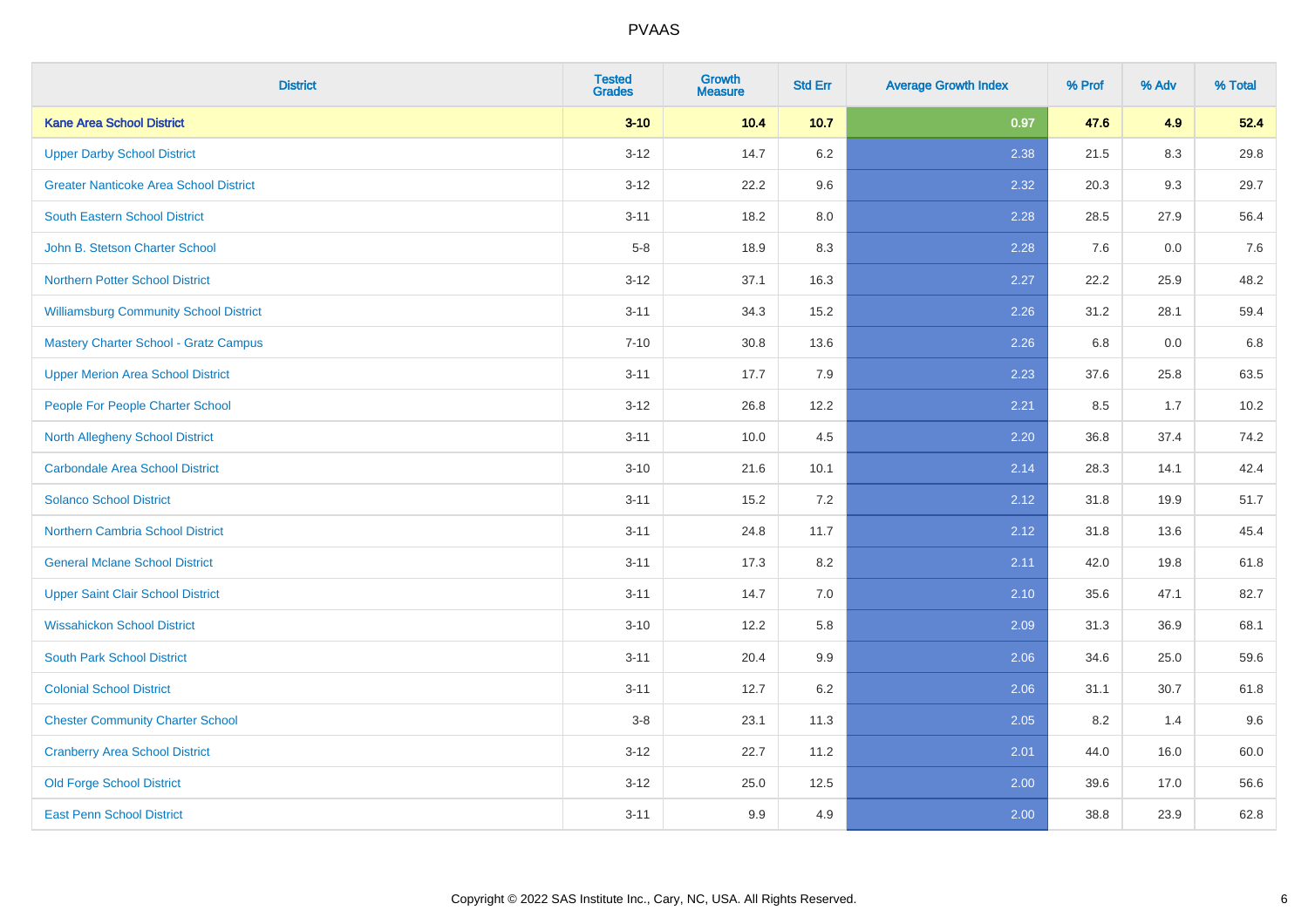| <b>District</b>                             | <b>Tested</b><br><b>Grades</b> | <b>Growth</b><br><b>Measure</b> | <b>Std Err</b> | <b>Average Growth Index</b> | % Prof | % Adv | % Total |
|---------------------------------------------|--------------------------------|---------------------------------|----------------|-----------------------------|--------|-------|---------|
| <b>Kane Area School District</b>            | $3 - 10$                       | 10.4                            | $10.7$         | 0.97                        | 47.6   | 4.9   | 52.4    |
| <b>Lehighton Area School District</b>       | $3 - 11$                       | 15.6                            | 7.9            | 1.96                        | 34.2   | 17.7  | 51.8    |
| Downingtown Area School District            | $3 - 11$                       | 14.8                            | 7.7            | 1.93                        | 34.4   | 47.2  | 81.5    |
| <b>Chestnut Ridge School District</b>       | $3 - 12$                       | 18.8                            | 9.9            | 1.91                        | 43.9   | 11.2  | 55.1    |
| <b>Oswayo Valley School District</b>        | $3 - 12$                       | 28.8                            | 15.6           | 1.85                        | 32.3   | 25.8  | 58.1    |
| <b>York Suburban School District</b>        | $3 - 11$                       | 15.3                            | 8.5            | 1.80                        | 31.7   | 25.6  | 57.2    |
| <b>Montgomery Area School District</b>      | $3 - 11$                       | 21.9                            | 12.4           | 1.77                        | 44.8   | 20.7  | 65.5    |
| <b>Universal Daroff Charter School</b>      | $3-8$                          | 22.1                            | 12.5           | 1.76                        | 12.7   | 1.8   | 14.6    |
| <b>Conneaut School District</b>             | $3-12$                         | 14.5                            | 8.4            | 1.74                        | 46.3   | 20.4  | 66.7    |
| <b>Millville Area School District</b>       | $3 - 12$                       | 25.5                            | 14.7           | 1.73                        | 46.0   | 13.5  | 59.5    |
| <b>Universal Creighton Charter School</b>   | $3-8$                          | 18.7                            | 10.8           | 1.72                        | 14.8   | 5.7   | 20.4    |
| <b>Ad Prima Charter School</b>              | $3-8$                          | 20.6                            | 12.2           | 1.69                        | 20.6   | 4.8   | 25.4    |
| <b>Bradford Area School District</b>        | $3 - 12$                       | 14.8                            | $8.8\,$        | 1.68                        | 30.8   | 24.5  | 55.2    |
| <b>Kutztown Area School District</b>        | $3 - 12$                       | 20.3                            | 12.2           | 1.67                        | 42.6   | 19.7  | 62.3    |
| Pen Argyl Area School District              | $3 - 12$                       | 16.7                            | 10.0           | 1.67                        | 35.0   | 14.4  | 49.5    |
| <b>Reading School District</b>              | $3 - 11$                       | 12.0                            | 7.2            | 1.66                        | 13.3   | 2.8   | 16.1    |
| <b>Tunkhannock Area School District</b>     | $3 - 11$                       | 14.4                            | 8.7            | 1.65                        | 34.5   | 18.7  | 53.2    |
| <b>Wyoming Valley West School District</b>  | $3 - 11$                       | 13.6                            | 8.4            | 1.61                        | 28.0   | 15.9  | 44.0    |
| <b>Discovery Charter School</b>             | $3-8$                          | 24.0                            | 15.0           | 1.60                        | 19.4   | 2.8   | 22.2    |
| <b>York City School District</b>            | $3 - 12$                       | 8.7                             | 5.6            | 1.56                        | 12.6   | 1.2   | 13.7    |
| <b>Chambersburg Area School District</b>    | $3 - 11$                       | $7.3$                           | 4.7            | 1.55                        | 29.0   | 16.0  | 45.0    |
| <b>Twin Valley School District</b>          | $3 - 12$                       | 11.3                            | 7.4            | 1.53                        | 30.3   | 27.9  | 58.2    |
| Young Scholars Of Central PA Charter School | $3-8$                          | 28.7                            | 18.8           | 1.53                        | 43.8   | 18.8  | 62.5    |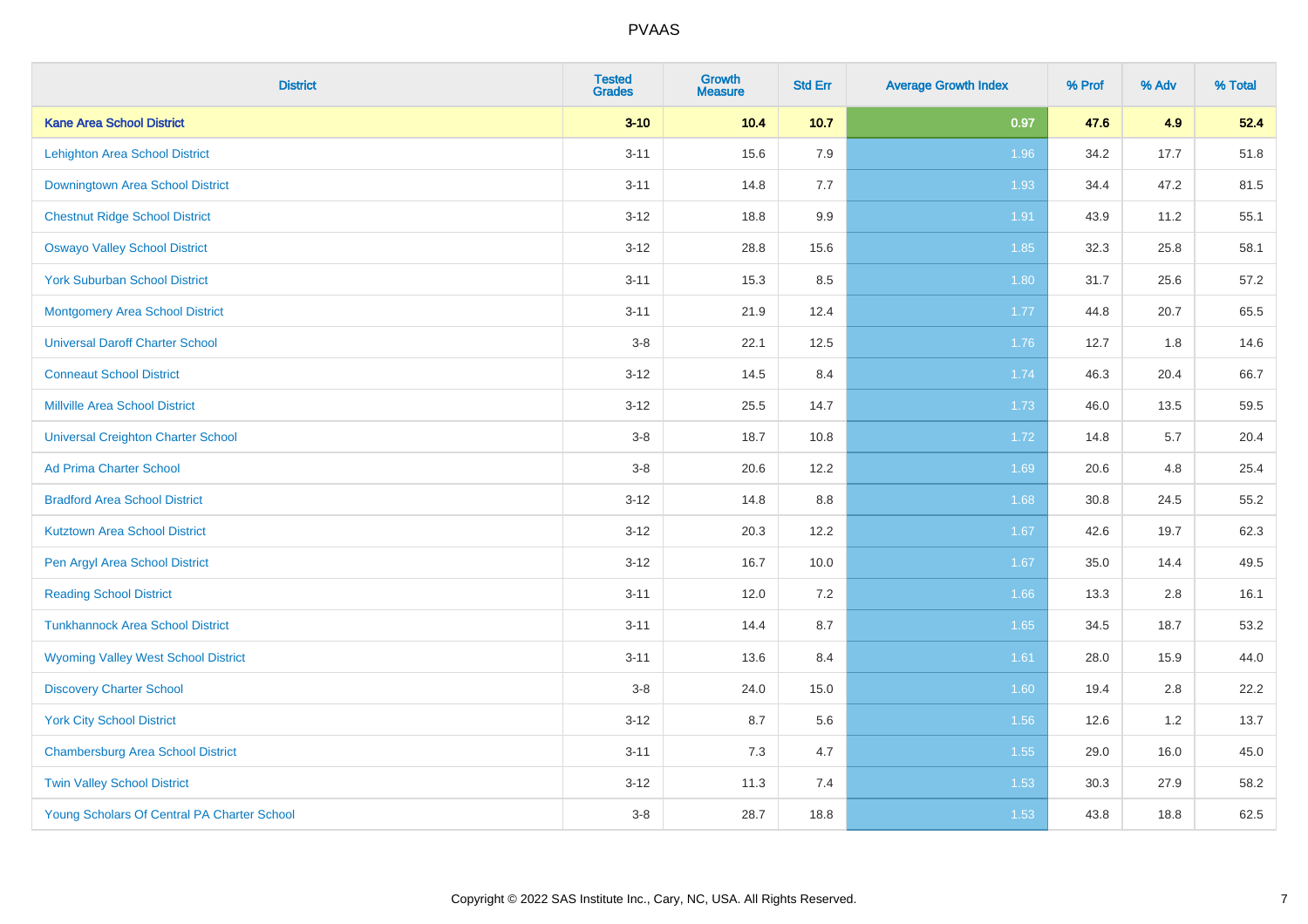| <b>District</b>                                 | <b>Tested</b><br><b>Grades</b> | <b>Growth</b><br><b>Measure</b> | <b>Std Err</b> | <b>Average Growth Index</b> | % Prof | % Adv | % Total |
|-------------------------------------------------|--------------------------------|---------------------------------|----------------|-----------------------------|--------|-------|---------|
| <b>Kane Area School District</b>                | $3 - 10$                       | 10.4                            | $10.7$         | 0.97                        | 47.6   | 4.9   | 52.4    |
| <b>Chartiers Valley School District</b>         | $3 - 11$                       | 11.1                            | 7.3            | 1.52                        | 33.0   | 22.2  | 55.2    |
| <b>Upper Dublin School District</b>             | $3 - 12$                       | 10.8                            | 7.2            | 1.50                        | 34.6   | 36.0  | 70.6    |
| <b>Fairfield Area School District</b>           | $3 - 11$                       | 19.4                            | 13.0           | 1.49                        | 29.6   | 20.4  | 50.0    |
| Hope For Hyndman Charter School                 | $3 - 11$                       | 27.8                            | 18.8           | 1.48                        | 31.2   | 0.0   | 31.2    |
| <b>Karns City Area School District</b>          | $3 - 11$                       | 13.8                            | 9.5            | 1.46                        | 32.7   | 16.8  | 49.5    |
| <b>Freire Charter School</b>                    | $5 - 11$                       | 13.8                            | $9.5\,$        | 1.46                        | 22.6   | 1.9   | 24.5    |
| <b>Unionville-Chadds Ford School District</b>   | $3 - 11$                       | 9.7                             | 6.8            | 1.42                        | 34.6   | 49.2  | 83.7    |
| <b>Centre Learning Community Charter School</b> | $5-8$                          | 25.7                            | 18.3           | 1.41                        | 29.4   | 29.4  | 58.8    |
| <b>Camp Hill School District</b>                | $3 - 12$                       | 13.5                            | 9.6            | 1.40                        | 35.8   | 27.5  | 63.3    |
| <b>Loyalsock Township School District</b>       | $3 - 12$                       | 14.0                            | 10.0           | 1.39                        | 45.4   | 18.2  | 63.6    |
| <b>Westmont Hilltop School District</b>         | $3 - 11$                       | 14.8                            | 10.6           | 1.39                        | 40.7   | 22.0  | 62.6    |
| <b>Upper Adams School District</b>              | $3 - 11$                       | 12.2                            | 8.8            | 1.38                        | 41.5   | 16.9  | 58.5    |
| Robert Benjamin Wiley Community Charter School  | $3-8$                          | 18.2                            | 13.4           | 1.36                        | 15.6   | 0.0   | 15.6    |
| Penn Hills Charter School of Entrepreneurship   | $3 - 8$                        | 20.0                            | 14.7           | 1.36                        | 25.7   | 0.0   | 25.7    |
| <b>York Academy Regional Charter School</b>     | $3 - 11$                       | 17.7                            | 13.0           | 1.36                        | 26.4   | 24.5  | 50.9    |
| <b>Berlin Brothersvalley School District</b>    | $3 - 11$                       | 17.8                            | 13.2           | 1.35                        | 37.5   | 29.2  | 66.7    |
| Gettysburg Area School District                 | $3 - 11$                       | 9.8                             | 7.3            | 1.34                        | 33.2   | 21.4  | 54.6    |
| <b>Forest City Regional School District</b>     | $3 - 12$                       | 18.3                            | 13.8           | 1.32                        | 33.3   | 24.4  | 57.8    |
| Lampeter-Strasburg School District              | $3-12$                         | 9.5                             | 7.3            | 1.29                        | 33.5   | 30.5  | 64.0    |
| <b>Danville Area School District</b>            | $3 - 11$                       | 10.6                            | 8.3            | 1.28                        | 37.0   | 24.7  | 61.7    |
| <b>Propel Charter School - East</b>             | $3-8$                          | 19.0                            | 15.2           | $1.25$                      | 34.4   | 9.4   | 43.8    |
| <b>Belle Vernon Area School District</b>        | $3 - 11$                       | 13.5                            | 10.7           | $1.25$                      | 39.3   | 16.7  | 56.0    |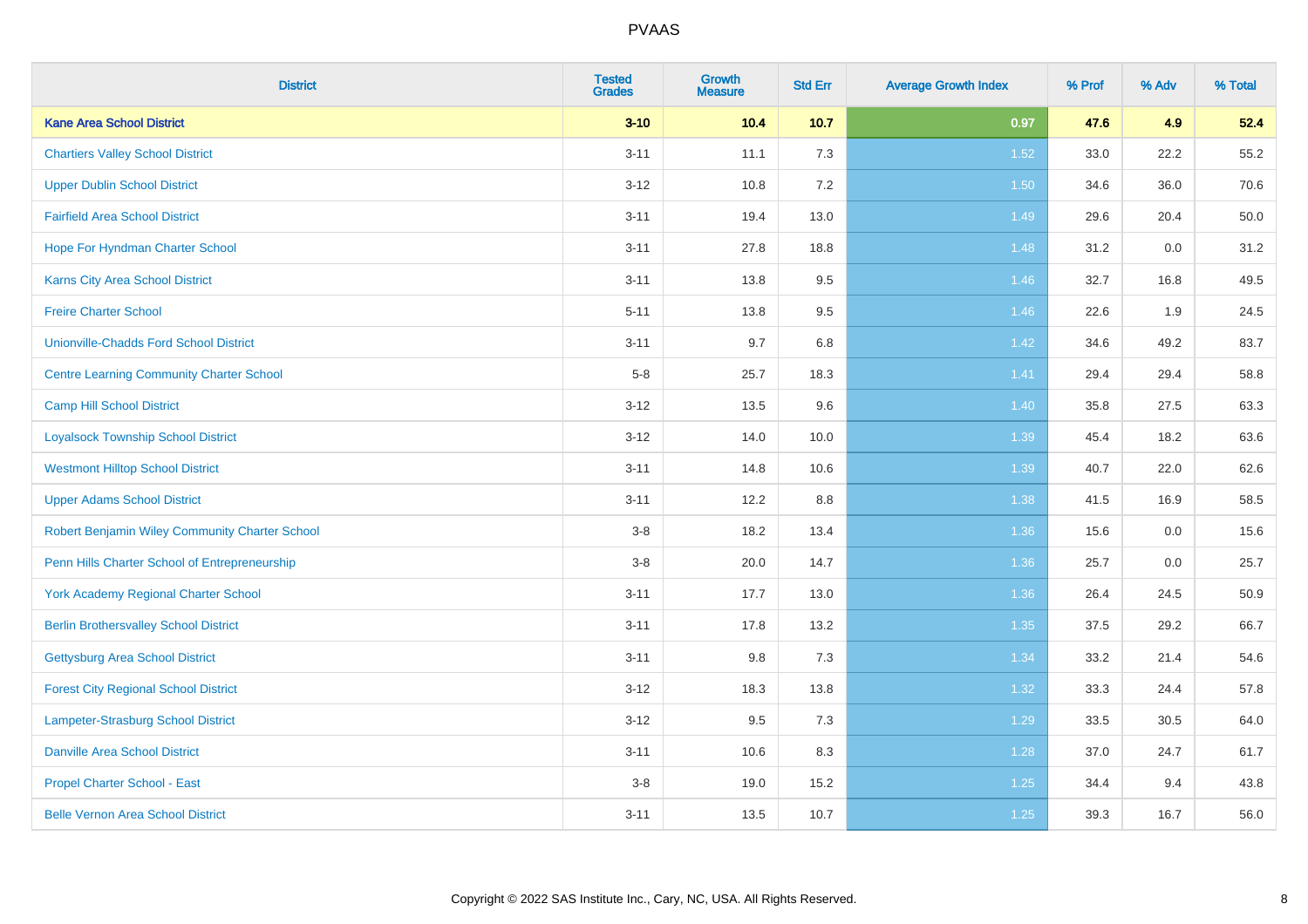| <b>District</b>                                                     | <b>Tested</b><br><b>Grades</b> | Growth<br><b>Measure</b> | <b>Std Err</b> | <b>Average Growth Index</b> | % Prof | % Adv | % Total |
|---------------------------------------------------------------------|--------------------------------|--------------------------|----------------|-----------------------------|--------|-------|---------|
| <b>Kane Area School District</b>                                    | $3 - 10$                       | 10.4                     | 10.7           | 0.97                        | 47.6   | 4.9   | 52.4    |
| The Philadelphia Charter School for Arts and Sciences at HR Edmunds | $3-8$                          | 12.7                     | 10.3           | 1.23                        | 12.4   | 3.4   | 15.7    |
| <b>Reach Cyber Charter School</b>                                   | $3 - 11$                       | 16.9                     | 13.7           | 1.23                        | 37.9   | 22.4  | 60.3    |
| <b>Upper Perkiomen School District</b>                              | $3 - 11$                       | 8.9                      | 7.3            | 1.22                        | 35.2   | 16.8  | 52.0    |
| <b>Green Woods Charter School</b>                                   | $3 - 8$                        | 15.7                     | 12.8           | 1.22                        | 24.0   | 26.0  | 50.0    |
| <b>William Penn School District</b>                                 | $3 - 12$                       | 10.3                     | 8.6            | 1.20                        | 15.1   | 5.9   | 21.0    |
| <b>Mifflin County School District</b>                               | $3 - 11$                       | 7.1                      | 5.9            | 1.20                        | 29.2   | 12.3  | 41.5    |
| <b>Penn Hills School District</b>                                   | $3 - 11$                       | $9.8\,$                  | 8.4            | 1.17                        | 15.1   | 10.5  | 25.7    |
| <b>Lewisburg Area School District</b>                               | $3 - 11$                       | 10.4                     | 8.9            | 1.17                        | 30.4   | 37.8  | 68.2    |
| <b>Derry Township School District</b>                               | $3 - 10$                       | 23.7                     | 20.2           | 1.17                        | 33.3   | 66.7  | 100.0   |
| Center For Student Learning Charter School At Pennsbury             | $6 - 12$                       | 22.3                     | 19.1           | 1.17                        | 14.3   | 21.4  | 35.7    |
| Leechburg Area School District                                      | $3 - 11$                       | 16.2                     | 13.9           | 1.16                        | 41.9   | 25.6  | 67.4    |
| Northern York County School District                                | $3 - 11$                       | 8.0                      | 7.0            | 1.15                        | 32.4   | 20.1  | 52.5    |
| Southwest Leadership Academy Charter School                         | $3 - 8$                        | 19.2                     | 16.9           | 1.14                        | 4.4    | 0.0   | 4.4     |
| <b>Indiana Area School District</b>                                 | $3 - 11$                       | 8.7                      | 7.7            | 1.13                        | 37.4   | 24.1  | 61.5    |
| Southern Tioga School District                                      | $3 - 11$                       | 10.2                     | 9.3            | 1.11                        | 27.7   | 15.1  | 42.9    |
| <b>Mount Union Area School District</b>                             | $3 - 10$                       | 11.8                     | 10.6           | 1.11                        | 24.4   | 7.3   | 31.7    |
| <b>Pennridge School District</b>                                    | $3 - 10$                       | 5.5                      | 5.1            | 1.09                        | 38.8   | 26.1  | 64.8    |
| <b>Wattsburg Area School District</b>                               | $3 - 11$                       | 10.6                     | 9.7            | 1.09                        | 38.6   | 16.8  | 55.4    |
| <b>Franklin Area School District</b>                                | $3 - 11$                       | 9.5                      | 8.9            | 1.08                        | 36.6   | 12.2  | 48.8    |
| <b>Port Allegany School District</b>                                | $3 - 11$                       | 13.1                     | 12.2           | 1.08                        | 25.0   | 20.0  | 45.0    |
| <b>Fannett-Metal School District</b>                                | $3 - 11$                       | 14.3                     | 13.5           | 1.06                        | 33.3   | 8.9   | 42.2    |
| <b>Commonwealth Charter Academy Charter School</b>                  | $3 - 10$                       | 15.1                     | 14.2           | 1.06                        | 28.9   | 20.0  | 48.9    |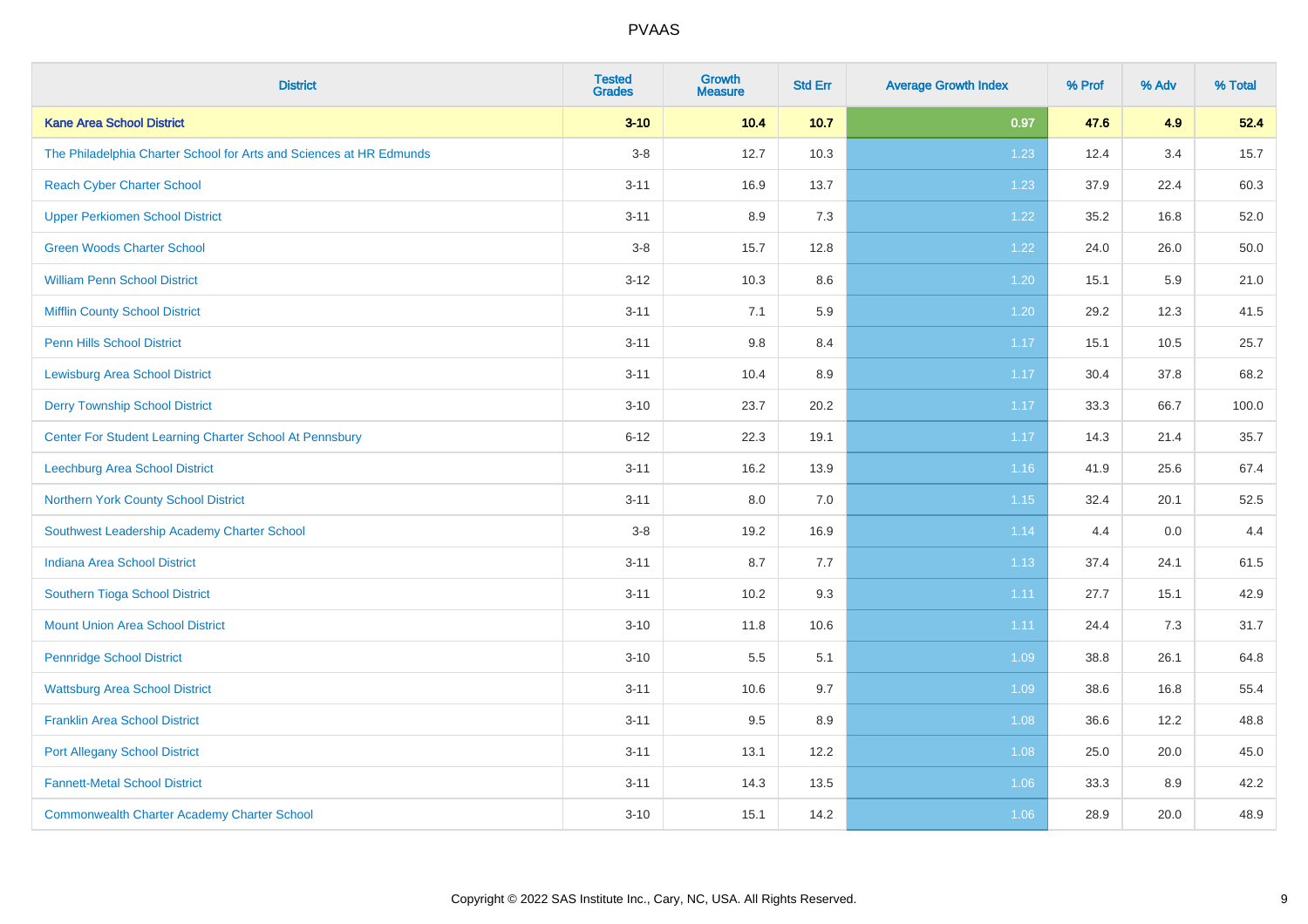| <b>District</b>                                  | <b>Tested</b><br><b>Grades</b> | <b>Growth</b><br><b>Measure</b> | <b>Std Err</b> | <b>Average Growth Index</b> | % Prof | % Adv | % Total |
|--------------------------------------------------|--------------------------------|---------------------------------|----------------|-----------------------------|--------|-------|---------|
| <b>Kane Area School District</b>                 | $3 - 10$                       | 10.4                            | $10.7$         | 0.97                        | 47.6   | 4.9   | 52.4    |
| <b>North Pocono School District</b>              | $3 - 11$                       | 10.0                            | 9.4            | 1.05                        | 35.1   | 24.6  | 59.6    |
| <b>Mastery Charter School - Harrity Campus</b>   | $3-8$                          | 15.9                            | 15.2           | 1.05                        | 6.2    | 6.2   | 12.5    |
| <b>Wyalusing Area School District</b>            | $3 - 12$                       | 10.2                            | 9.8            | 1.04                        | 36.2   | 16.2  | 52.4    |
| <b>Fleetwood Area School District</b>            | $3 - 10$                       | 8.3                             | 8.1            | 1.03                        | 36.7   | 20.2  | 57.0    |
| <b>West Branch Area School District</b>          | $3 - 11$                       | 12.3                            | 11.9           | 1.03                        | 38.5   | 20.0  | 58.5    |
| <b>Steel Valley School District</b>              | $3 - 11$                       | 11.5                            | 11.4           | 1.01                        | 18.3   | 15.5  | 33.8    |
| <b>Bentworth School District</b>                 | $3 - 11$                       | 11.8                            | 11.9           | 0.99                        | 35.9   | 17.2  | 53.1    |
| Eugenio Maria De Hostos Charter School           | $3 - 8$                        | 18.9                            | 19.1           | 0.99                        | 46.7   | 6.7   | 53.3    |
| <b>Commodore Perry School District</b>           | $3 - 11$                       | 16.1                            | 16.5           | 0.97                        | 50.0   | 26.9  | 76.9    |
| <b>Kane Area School District</b>                 | $3 - 10$                       | 10.4                            | 10.7           | 0.97                        | 47.6   | 4.9   | 52.4    |
| Northern Bedford County School District          | $3 - 11$                       | 11.1                            | 11.7           | 0.95                        | 34.4   | 34.4  | 68.8    |
| <b>Laboratory Charter School</b>                 | $3-8$                          | 16.9                            | 18.0           | 0.94                        | 22.2   | 5.6   | 27.8    |
| <b>Juniata County School District</b>            | $3 - 12$                       | 7.6                             | 8.1            | 0.94                        | 30.5   | 11.6  | 42.1    |
| <b>Everett Area School District</b>              | $3 - 11$                       | 10.9                            | 11.7           | 0.93                        | 26.7   | 21.3  | 48.0    |
| <b>Sharon City School District</b>               | $3 - 11$                       | 8.1                             | 9.0            | 0.91                        | 28.7   | 11.6  | 40.3    |
| <b>Manchester Academic Charter School</b>        | $3-8$                          | 14.1                            | 15.4           | 0.91                        | 19.4   | 0.0   | 19.4    |
| <b>Mechanicsburg Area School District</b>        | $3 - 11$                       | 5.8                             | 6.5            | 0.89                        | 38.6   | 18.9  | 57.6    |
| <b>Lindley Academy Charter School At Birney</b>  | $3-8$                          | 10.8                            | 12.1           | 0.89                        | 14.8   | 0.0   | 14.8    |
| Memphis Street Academy Charter School @ JP Jones | $5-8$                          | 13.4                            | 15.2           | 0.88                        | 14.7   | 5.9   | 20.6    |
| <b>Central Valley School District</b>            | $3 - 10$                       | 7.3                             | 8.7            | 0.85                        | 28.2   | 23.7  | 51.8    |
| <b>Moshannon Valley School District</b>          | $3 - 10$                       | 9.7                             | 11.9           | 0.81                        | 29.7   | 14.1  | 43.8    |
| <b>Monessen City School District</b>             | $3 - 10$                       | 14.3                            | 17.7           | 0.81                        | 19.0   | 4.8   | 23.8    |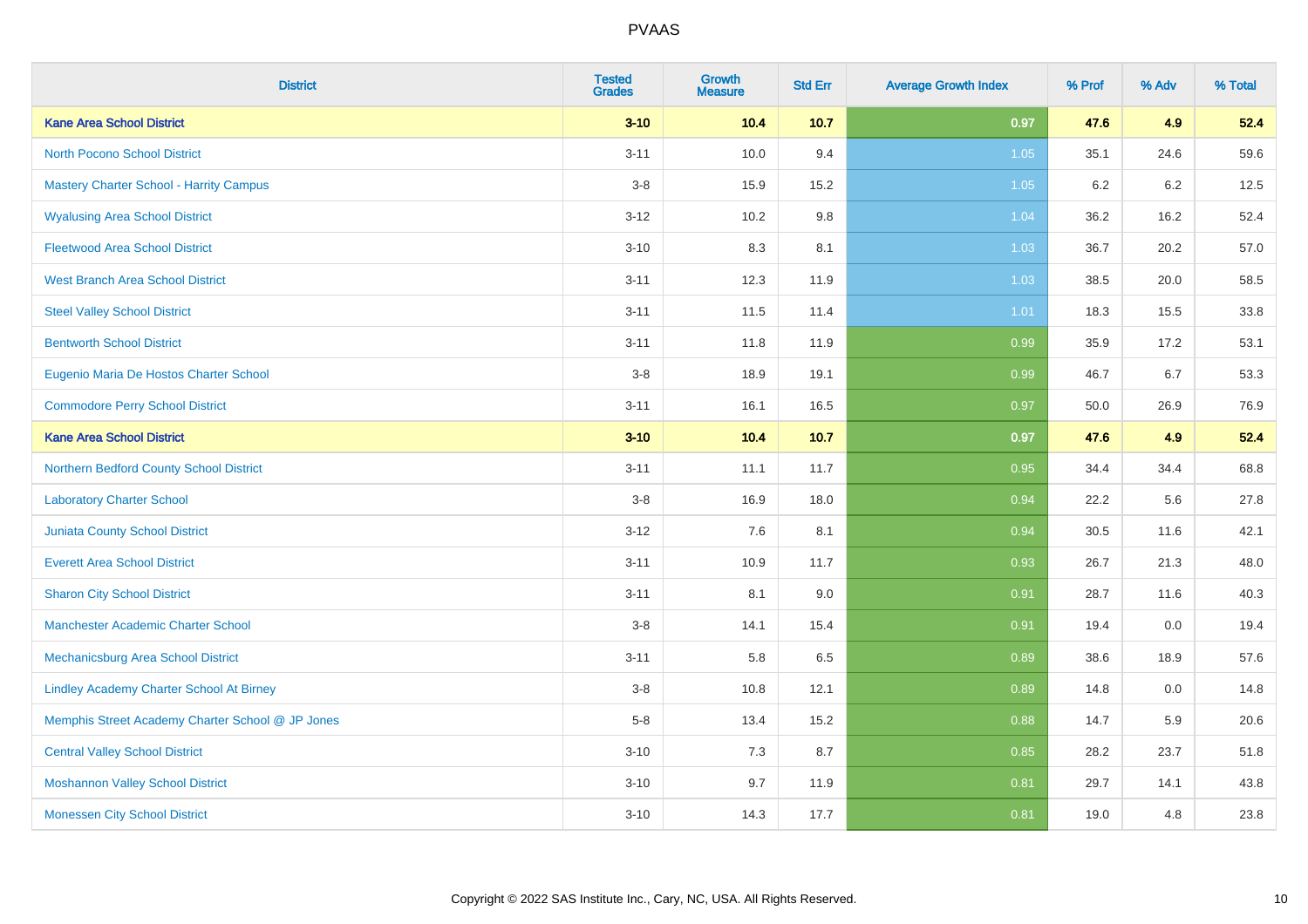| <b>District</b>                                       | <b>Tested</b><br><b>Grades</b> | Growth<br><b>Measure</b> | <b>Std Err</b> | <b>Average Growth Index</b> | % Prof | % Adv | % Total |
|-------------------------------------------------------|--------------------------------|--------------------------|----------------|-----------------------------|--------|-------|---------|
| <b>Kane Area School District</b>                      | $3 - 10$                       | 10.4                     | 10.7           | 0.97                        | 47.6   | 4.9   | 52.4    |
| <b>Benton Area School District</b>                    | $3 - 10$                       | 11.5                     | 14.3           | 0.80                        | 43.6   | 12.8  | 56.4    |
| <b>Montoursville Area School District</b>             | $3 - 12$                       | 6.6                      | 8.4            | 0.79                        | 31.9   | 27.0  | 58.9    |
| <b>Avella Area School District</b>                    | $3 - 12$                       | 12.4                     | 15.8           | 0.79                        | 46.4   | 14.3  | 60.7    |
| <b>Bangor Area School District</b>                    | $3 - 12$                       | 6.4                      | 8.3            | 0.78                        | 36.7   | 13.3  | 50.0    |
| <b>Upper Moreland Township School District</b>        | $3 - 11$                       | 5.6                      | 7.3            | 0.77                        | 31.4   | 24.0  | 55.4    |
| <b>Aliquippa School District</b>                      | $3 - 11$                       | 9.5                      | 12.6           | 0.75                        | 13.0   | 1.8   | 14.8    |
| <b>Bald Eagle Area School District</b>                | $3 - 11$                       | 6.9                      | 9.2            | 0.75                        | 34.5   | 19.5  | 54.0    |
| Young Scholars Of Western Pennsylvania Charter School | $3 - 8$                        | 12.3                     | 16.9           | 0.73                        | 26.1   | 13.0  | 39.1    |
| <b>Sayre Area School District</b>                     | $3 - 11$                       | 8.5                      | 11.8           | 0.72                        | 40.0   | 13.8  | 53.8    |
| <b>Clairton City School District</b>                  | $3 - 11$                       | 9.4                      | 13.3           | 0.71                        | 14.0   | 4.0   | 18.0    |
| Fox Chapel Area School District                       | $3 - 11$                       | 4.6                      | 6.6            | 0.69                        | 28.9   | 46.0  | 74.9    |
| <b>Franklin Regional School District</b>              | $3 - 11$                       | 5.3                      | 7.7            | 0.69                        | 37.1   | 29.0  | 66.1    |
| <b>Universal Institute Charter School</b>             | $3-8$                          | 7.1                      | 10.4           | 0.68                        | 17.4   | 3.5   | 20.9    |
| <b>Coudersport Area School District</b>               | $3 - 11$                       | 8.3                      | 12.7           | 0.66                        | 34.0   | 11.3  | 45.3    |
| <b>Bellefonte Area School District</b>                | $3 - 11$                       | 4.9                      | 7.5            | 0.66                        | 34.5   | 20.5  | 55.0    |
| <b>Union City Area School District</b>                | $3 - 12$                       | 6.6                      | 10.6           | 0.62                        | 35.6   | 15.6  | 51.1    |
| <b>Palmerton Area School District</b>                 | $3 - 11$                       | 5.6                      | 9.6            | 0.58                        | 34.3   | 21.9  | 56.2    |
| <b>Brockway Area School District</b>                  | $3 - 11$                       | 6.6                      | 11.4           | 0.58                        | 40.3   | 13.9  | 54.2    |
| <b>Greater Johnstown School District</b>              | $3 - 11$                       | 4.7                      | 8.3            | 0.57                        | 15.3   | 3.8   | 19.1    |
| Jefferson-Morgan School District                      | $3 - 10$                       | 7.9                      | 13.8           | 0.57                        | 34.1   | 13.6  | 47.7    |
| <b>Hamburg Area School District</b>                   | $3 - 11$                       | 4.8                      | 8.4            | 0.57                        | 27.7   | 14.9  | 42.6    |
| <b>Eastern Lancaster County School District</b>       | $3 - 12$                       | 4.3                      | 7.6            | 0.57                        | 35.5   | 21.0  | 56.4    |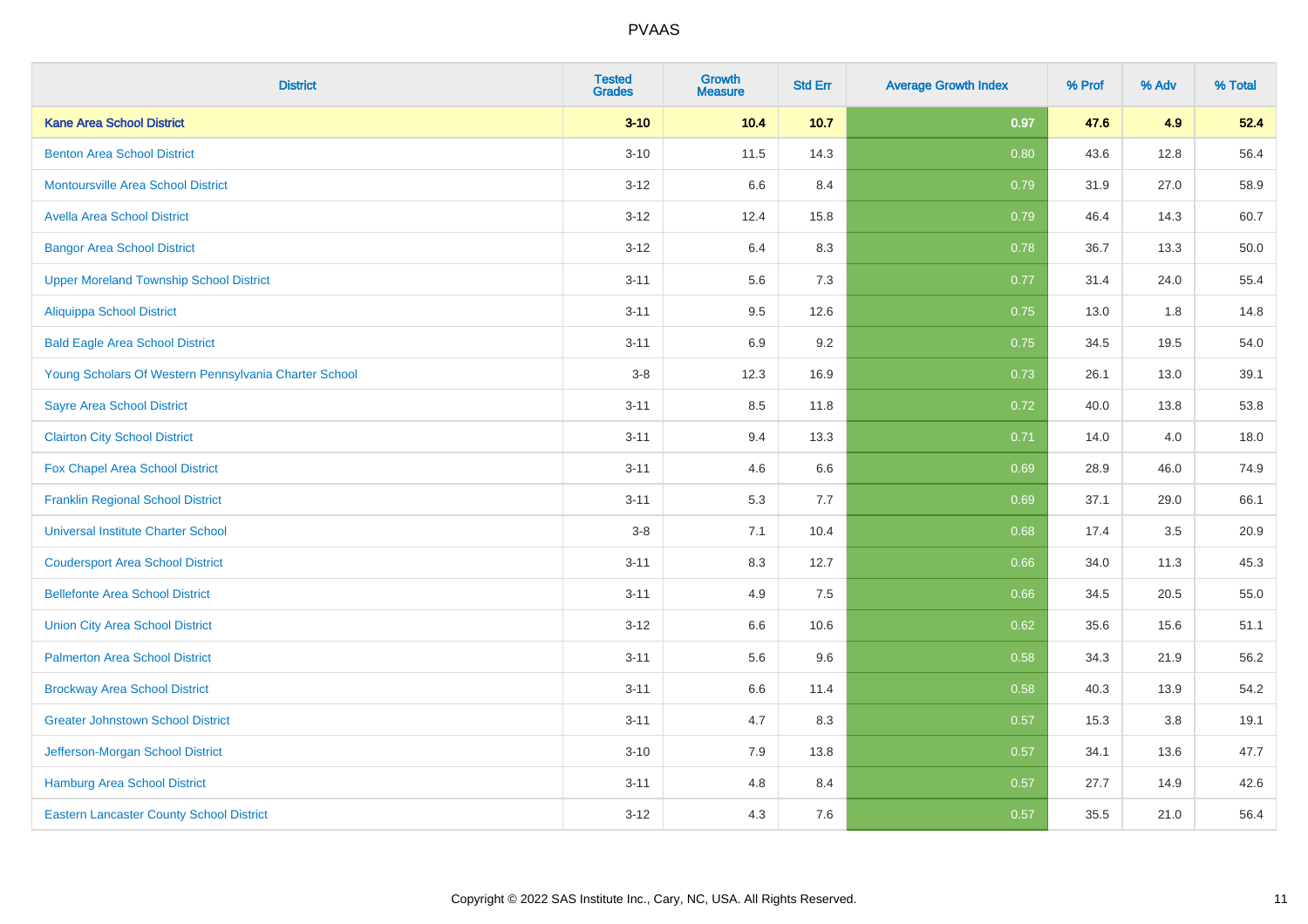| <b>District</b>                                            | <b>Tested</b><br><b>Grades</b> | <b>Growth</b><br><b>Measure</b> | <b>Std Err</b> | <b>Average Growth Index</b> | % Prof | % Adv | % Total |
|------------------------------------------------------------|--------------------------------|---------------------------------|----------------|-----------------------------|--------|-------|---------|
| <b>Kane Area School District</b>                           | $3 - 10$                       | 10.4                            | 10.7           | 0.97                        | 47.6   | 4.9   | 52.4    |
| <b>Souderton Charter School Collaborative</b>              | $3-8$                          | 10.1                            | 18.4           | 0.55                        | 35.3   | 35.3  | 70.6    |
| <b>Shanksville-Stonycreek School District</b>              | $3 - 10$                       | 9.8                             | 17.9           | 0.55                        | 55.6   | 5.6   | 61.1    |
| Propel Charter School-Hazelwood                            | $3-8$                          | 9.3                             | 16.9           | 0.55                        | 8.3    | 4.2   | 12.5    |
| <b>Achievement House Charter School</b>                    | $7 - 11$                       | 7.1                             | 14.1           | 0.50                        | 37.2   | 9.3   | 46.5    |
| <b>Belmont Charter School</b>                              | $3 - 10$                       | 6.4                             | 12.6           | 0.50                        | 9.6    | 0.0   | 9.6     |
| <b>Armstrong School District</b>                           | $3 - 11$                       | $2.8\,$                         | 5.6            | 0.50                        | 34.1   | 22.1  | 56.1    |
| <b>Brownsville Area School District</b>                    | $3 - 12$                       | 5.7                             | 11.7           | 0.49                        | 27.5   | 7.2   | 34.8    |
| <b>Mastery Charter School - Thomas Campus</b>              | $3 - 10$                       | 6.4                             | 13.2           | 0.48                        | 18.0   | 0.0   | 18.0    |
| <b>Bellwood-Antis School District</b>                      | $3 - 10$                       | 4.9                             | 10.2           | 0.48                        | 31.9   | 18.7  | 50.6    |
| <b>Hanover Public School District</b>                      | $3 - 11$                       | 4.5                             | 9.5            | 0.48                        | 19.8   | 15.7  | 35.5    |
| <b>Carlisle Area School District</b>                       | $3 - 11$                       | 3.2                             | 6.9            | 0.47                        | 32.0   | 16.2  | 48.2    |
| Lake-Lehman School District                                | $3 - 11$                       | 4.3                             | 9.4            | 0.46                        | 37.7   | 15.8  | 53.5    |
| <b>Central Fulton School District</b>                      | $3 - 11$                       | 5.9                             | 12.9           | 0.46                        | 38.2   | 16.4  | 54.6    |
| <b>Canon-Mcmillan School District</b>                      | $3 - 11$                       | 2.8                             | 6.1            | 0.45                        | 37.8   | 26.4  | 64.2    |
| Global Leadership Academy Charter School Southwest at Huey | $3-8$                          | 8.9                             | 19.9           | 0.45                        | 7.1    | 0.0   | 7.1     |
| <b>Shaler Area School District</b>                         | $3 - 11$                       | 2.8                             | 6.4            | 0.44                        | 34.6   | 20.1  | 54.6    |
| Southern Columbia Area School District                     | $3 - 11$                       | 4.5                             | 10.2           | 0.44                        | 43.5   | 17.4  | 60.9    |
| <b>Gillingham Charter School</b>                           | $3 - 11$                       | 8.7                             | 19.8           | 0.44                        | 33.3   | 16.7  | 50.0    |
| <b>Grove City Area School District</b>                     | $3 - 12$                       | 3.9                             | 9.2            | 0.43                        | 30.2   | 31.9  | 62.2    |
| <b>Towanda Area School District</b>                        | $3 - 11$                       | 4.1                             | 9.5            | 0.43                        | 32.5   | 14.5  | 47.0    |
| <b>Mifflinburg Area School District</b>                    | $3 - 11$                       | 4.1                             | 9.9            | 0.42                        | 46.2   | 18.3  | 64.4    |
| <b>Conewago Valley School District</b>                     | $3 - 12$                       | 2.6                             | 6.4            | 0.41                        | 36.1   | 19.9  | 56.0    |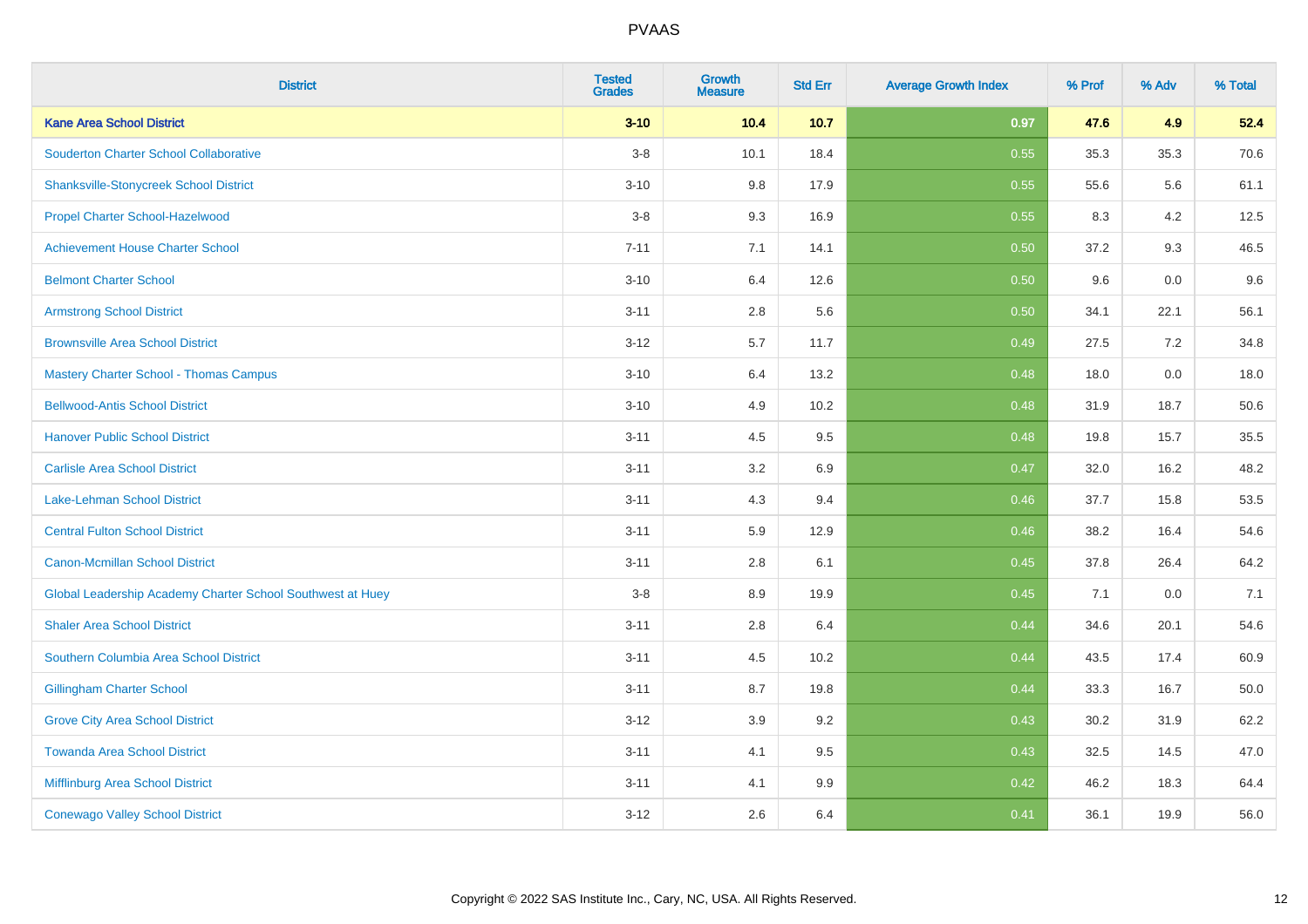| <b>District</b>                                     | <b>Tested</b><br><b>Grades</b> | Growth<br><b>Measure</b> | <b>Std Err</b> | <b>Average Growth Index</b> | % Prof | % Adv | % Total |
|-----------------------------------------------------|--------------------------------|--------------------------|----------------|-----------------------------|--------|-------|---------|
| <b>Kane Area School District</b>                    | $3 - 10$                       | 10.4                     | 10.7           | 0.97                        | 47.6   | 4.9   | 52.4    |
| <b>Union School District</b>                        | $3 - 12$                       | 5.5                      | 13.7           | 0.40                        | 35.6   | 13.3  | 48.9    |
| South Western School District                       | $3 - 12$                       | 2.5                      | 6.3            | 0.40                        | 37.7   | 18.0  | 55.7    |
| <b>Southeast Delco School District</b>              | $3 - 10$                       | 3.8                      | 9.5            | 0.40                        | 15.4   | 7.7   | 23.1    |
| <b>Pequea Valley School District</b>                | $3 - 11$                       | 4.1                      | 10.1           | 0.40                        | 24.2   | 21.2  | 45.4    |
| Young Scholars Charter School                       | $6 - 8$                        | 4.6                      | 11.3           | 0.40                        | 11.7   | 0.0   | 11.7    |
| Mariana Bracetti Academy Charter School             | $3 - 10$                       | 6.1                      | 15.7           | 0.39                        | 15.6   | 0.0   | 15.6    |
| <b>Montrose Area School District</b>                | $3 - 10$                       | 4.1                      | 10.8           | 0.38                        | 42.9   | 14.3  | 57.1    |
| <b>Salisbury Township School District</b>           | $3 - 11$                       | 4.2                      | 11.0           | 0.38                        | 32.9   | 18.8  | 51.8    |
| <b>Jamestown Area School District</b>               | $3 - 11$                       | 6.9                      | 18.5           | 0.37                        | 23.8   | 19.0  | 42.9    |
| Mastery Charter School - Shoemaker Campus           | $7 - 10$                       | 6.6                      | 17.9           | 0.37                        | 26.3   | 0.0   | 26.3    |
| <b>Environmental Charter School At Frick Park</b>   | $3-9$                          | 4.2                      | 12.1           | 0.35                        | 27.1   | 15.7  | 42.9    |
| <b>Pittston Area School District</b>                | $3 - 11$                       | 4.5                      | 13.5           | 0.33                        | 29.1   | 9.1   | 38.2    |
| <b>Hermitage School District</b>                    | $3 - 12$                       | 2.9                      | 8.6            | 0.33                        | 33.8   | 27.7  | 61.5    |
| <b>Otto-Eldred School District</b>                  | $3 - 11$                       | 4.2                      | 13.1           | 0.32                        | 22.9   | 18.8  | 41.7    |
| <b>Milton Area School District</b>                  | $3 - 11$                       | 2.8                      | 9.0            | 0.31                        | 31.8   | 19.0  | 50.8    |
| <b>Palisades School District</b>                    | $3 - 11$                       | 2.8                      | 10.6           | 0.27                        | 33.0   | 19.3  | 52.3    |
| <b>Hampton Township School District</b>             | $3 - 11$                       | 2.1                      | 7.9            | 0.27                        | 35.8   | 40.5  | 76.3    |
| Howard Gardner Multiple Intelligence Charter School | $3-8$                          | 4.3                      | 16.3           | 0.26                        | 48.2   | 14.8  | 63.0    |
| <b>Independence Charter School</b>                  | $3 - 8$                        | 3.3                      | 12.6           | 0.26                        | 32.1   | 17.0  | 49.1    |
| <b>Tidioute Community Charter School</b>            | $3 - 11$                       | 4.1                      | 15.9           | 0.26                        | 18.5   | 3.7   | 22.2    |
| <b>Warrior Run School District</b>                  | $3 - 11$                       | 2.6                      | 10.4           | 0.25                        | 34.4   | 14.4  | 48.9    |
| Johnsonburg Area School District                    | $3 - 11$                       | 3.4                      | 13.6           | 0.25                        | 38.6   | 20.4  | 59.1    |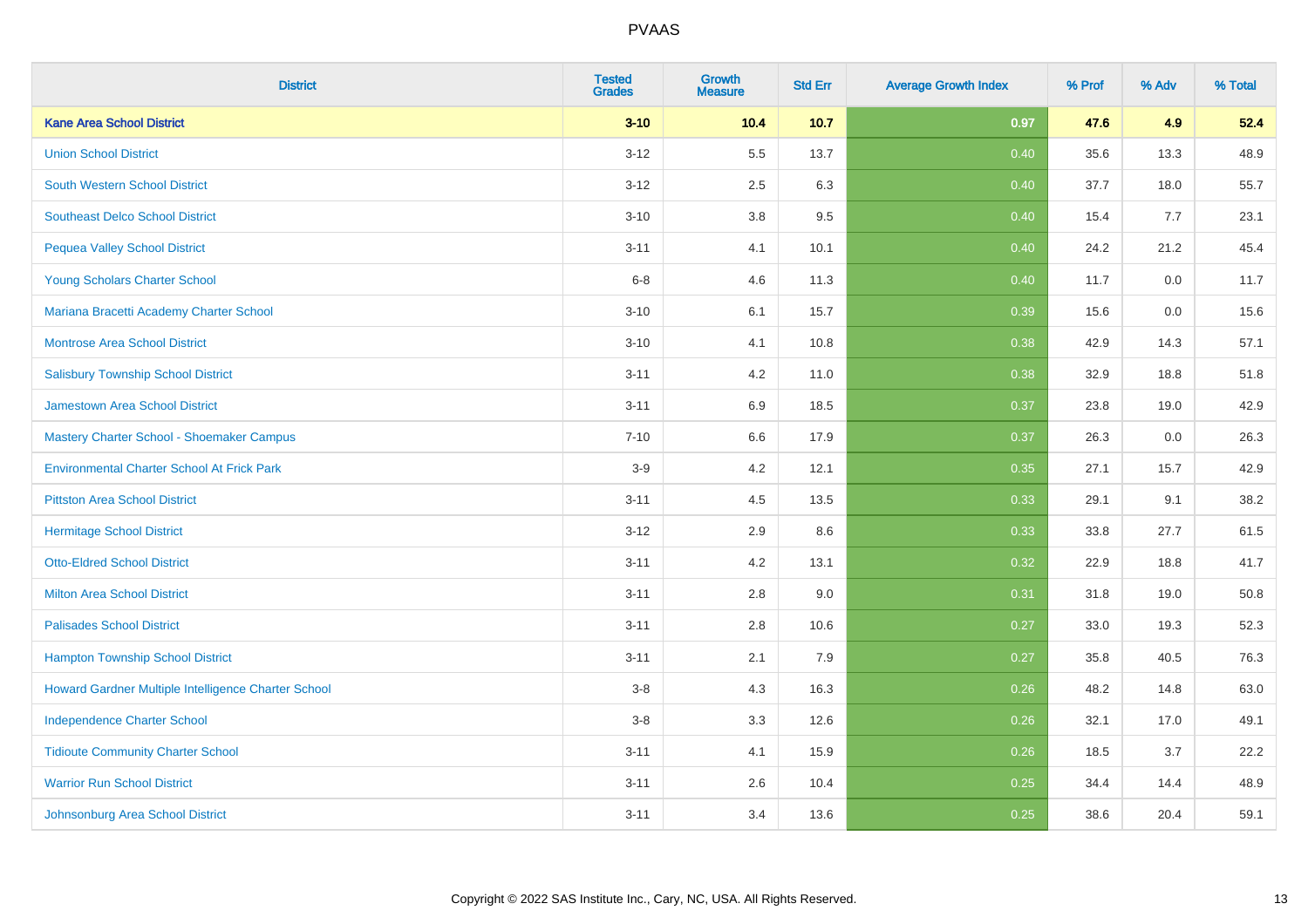| <b>District</b>                                              | <b>Tested</b><br><b>Grades</b> | Growth<br><b>Measure</b> | <b>Std Err</b> | <b>Average Growth Index</b> | % Prof | % Adv | % Total |
|--------------------------------------------------------------|--------------------------------|--------------------------|----------------|-----------------------------|--------|-------|---------|
| <b>Kane Area School District</b>                             | $3 - 10$                       | 10.4                     | 10.7           | 0.97                        | 47.6   | 4.9   | 52.4    |
| <b>Greencastle-Antrim School District</b>                    | $3 - 11$                       | 1.7                      | 6.9            | 0.25                        | 41.7   | 18.9  | 60.5    |
| <b>Carmichaels Area School District</b>                      | $3 - 10$                       | 2.9                      | 11.5           | 0.25                        | 33.8   | 7.0   | 40.8    |
| <b>Crestwood School District</b>                             | $3 - 11$                       | 2.0                      | 9.1            | 0.22                        | 33.8   | 23.8  | 57.7    |
| <b>Troy Area School District</b>                             | $3 - 10$                       | 1.9                      | 9.4            | 0.20                        | 35.0   | 14.5  | 49.6    |
| <b>Avonworth School District</b>                             | $3 - 10$                       | 1.8                      | 9.3            | 0.19                        | 43.5   | 24.4  | 67.8    |
| <b>Allegheny Valley School District</b>                      | $3 - 11$                       | 2.2                      | 11.9           | 0.18                        | 32.8   | 23.0  | 55.7    |
| <b>Bethlehem-Center School District</b>                      | $3 - 10$                       | 2.1                      | 12.3           | 0.17                        | 32.8   | 6.6   | 39.3    |
| <b>Hatboro-Horsham School District</b>                       | $3 - 11$                       | 1.1                      | 6.6            | 0.16                        | 33.3   | 20.3  | 53.6    |
| <b>Propel Charter School-Homestead</b>                       | $3 - 11$                       | 1.8                      | 14.0           | 0.13                        | 14.6   | 2.4   | 17.1    |
| <b>Austin Area School District</b>                           | $3 - 11$                       | 2.2                      | 18.5           | 0.12                        | 50.0   | 12.5  | 62.5    |
| <b>Chester-Upland School District</b>                        | $3 - 11$                       | 1.2                      | 12.1           | 0.10                        | 4.4    | 0.0   | 4.4     |
| Northampton Area School District                             | $3 - 11$                       | 1.2                      | 12.5           | 0.10                        | 44.1   | 5.1   | 49.2    |
| <b>Stroudsburg Area School District</b>                      | $3 - 11$                       | 0.7                      | 7.6            | 0.09                        | 36.6   | 15.0  | 51.6    |
| <b>Carlynton School District</b>                             | $3 - 11$                       | 1.0                      | 11.5           | 0.09                        | 29.0   | 15.8  | 44.7    |
| <b>Central PA Digital Learning Foundation Charter School</b> | $3 - 11$                       | 1.7                      | 20.2           | 0.08                        | 27.3   | 0.0   | 27.3    |
| <b>Chartiers-Houston School District</b>                     | $3 - 10$                       | 0.9                      | 12.0           | 0.08                        | 36.9   | 23.1  | 60.0    |
| <b>Northgate School District</b>                             | $3 - 11$                       | 1.1                      | 13.0           | 0.08                        | 25.5   | 23.5  | 49.0    |
| <b>Riverside School District</b>                             | $3 - 11$                       | 0.7                      | 9.5            | 0.08                        | 30.9   | 12.7  | 43.6    |
| <b>Greenville Area School District</b>                       | $3 - 11$                       | $0.8\,$                  | 11.2           | 0.07                        | 35.0   | 12.5  | 47.5    |
| Keystone Academy Charter School                              | $3-8$                          | 0.7                      | 12.0           | 0.06                        | 28.8   | 10.2  | 39.0    |
| <b>Cameron County School District</b>                        | $3 - 12$                       | 0.8                      | 14.7           | 0.05                        | 40.0   | 8.6   | 48.6    |
| <b>Shade-Central City School District</b>                    | $3 - 11$                       | 0.9                      | 17.0           | 0.05                        | 33.3   | 16.7  | 50.0    |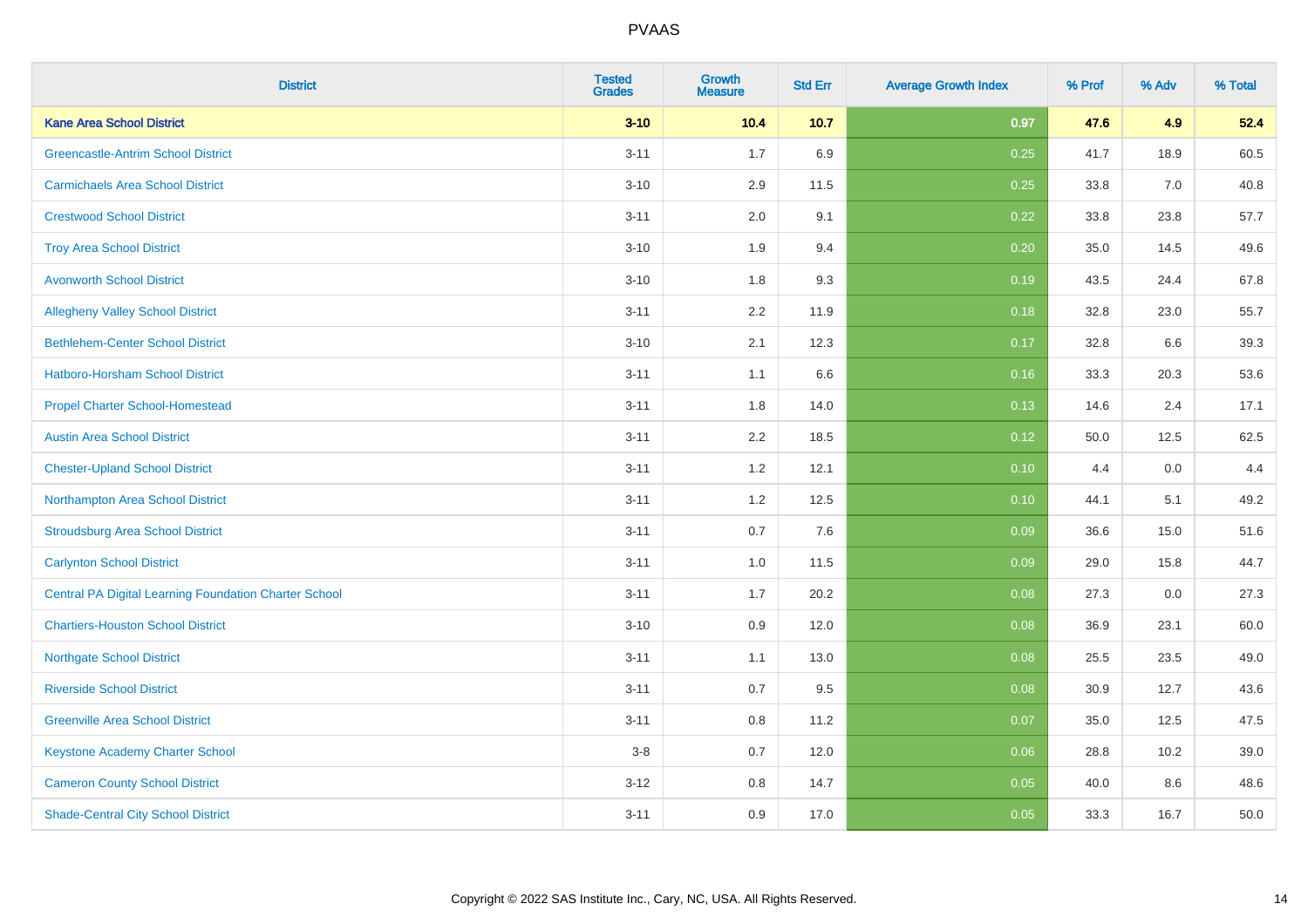| <b>District</b>                                  | <b>Tested</b><br><b>Grades</b> | Growth<br><b>Measure</b> | <b>Std Err</b> | <b>Average Growth Index</b> | % Prof | % Adv | % Total |
|--------------------------------------------------|--------------------------------|--------------------------|----------------|-----------------------------|--------|-------|---------|
| <b>Kane Area School District</b>                 | $3 - 10$                       | 10.4                     | 10.7           | 0.97                        | 47.6   | 4.9   | 52.4    |
| <b>Keystone Central School District</b>          | $3 - 11$                       | $0.2\,$                  | 6.4            | 0.04                        | 27.9   | 10.7  | 38.6    |
| <b>Midland Borough School District</b>           | $3 - 8$                        | $0.5\,$                  | 17.5           | 0.03                        | 23.8   | 4.8   | 28.6    |
| Saint Clair Area School District                 | $3 - 8$                        | 0.3                      | 14.0           | 0.02                        | 36.6   | 7.3   | 43.9    |
| <b>Tulpehocken Area School District</b>          | $3 - 12$                       | 0.2                      | 9.5            | 0.02                        | 30.4   | 23.2  | 53.6    |
| <b>Sto-Rox School District</b>                   | $3 - 10$                       | 0.4                      | 16.9           | 0.02                        | 8.3    | 0.0   | 8.3     |
| First Philadelphia Preparatory Charter School    | $3-8$                          | 0.1                      | 11.2           | 0.01                        | 28.0   | 1.3   | 29.3    |
| <b>Frederick Douglass Mastery Charter School</b> | $3 - 8$                        | 0.1                      | 16.1           | 0.01                        | 11.5   | 3.8   | 15.4    |
| <b>Ferndale Area School District</b>             | $3 - 10$                       | $-0.0$                   | 13.5           | $-0.00$                     | 30.4   | 17.4  | 47.8    |
| <b>Highlands School District</b>                 | $3 - 11$                       | $-0.0$                   | 8.4            | $-0.00$                     | 30.9   | 12.8  | 43.6    |
| <b>Richland School District</b>                  | $3 - 11$                       | $-0.1$                   | 9.7            | $-0.01$                     | 34.0   | 30.2  | 64.2    |
| <b>Manheim Central School District</b>           | $3 - 11$                       | $-0.1$                   | 7.7            | $-0.01$                     | 31.5   | 23.6  | 55.1    |
| South Allegheny School District                  | $3 - 11$                       | $-0.3$                   | 14.2           | $-0.02$                     | 25.6   | 28.2  | 53.8    |
| <b>Lakeland School District</b>                  | $3 - 11$                       | $-0.2$                   | 10.4           | $-0.02$                     | 31.8   | 14.8  | 46.6    |
| Aspira Bilingual Cyber Charter School            | $3 - 11$                       | $-0.4$                   | 17.3           | $-0.02$                     | 4.0    | 0.0   | 4.0     |
| Jersey Shore Area School District                | $3 - 11$                       | $-0.3$                   | 7.6            | $-0.03$                     | 35.9   | 16.6  | 52.5    |
| <b>Pottsville Area School District</b>           | $3 - 12$                       | $-0.3$                   | 7.9            | $-0.03$                     | 30.4   | 9.9   | 40.4    |
| <b>Marion Center Area School District</b>        | $3 - 10$                       | $-0.3$                   | 10.1           | $-0.03$                     | 36.2   | 25.5  | 61.7    |
| <b>KIPP West Philadelphia Charter School</b>     | $3 - 8$                        | $-0.7$                   | 18.0           | $-0.03$                     | 15.8   | 0.0   | 15.8    |
| Wilmington Area School District                  | $3 - 11$                       | $-0.6$                   | 12.8           | $-0.04$                     | 30.9   | 18.2  | 49.1    |
| <b>Easton Area School District</b>               | $3 - 12$                       | $-0.4$                   | 6.7            | $-0.06$                     | 20.9   | 14.6  | 35.4    |
| <b>Bensalem Township School District</b>         | $3 - 11$                       | $-0.4$                   | 6.1            | $-0.06$                     | 27.1   | 13.2  | 40.4    |
| <b>Sullivan County School District</b>           | $3 - 10$                       | $-1.2$                   | 15.4           | $-0.07$                     | 27.3   | 12.1  | 39.4    |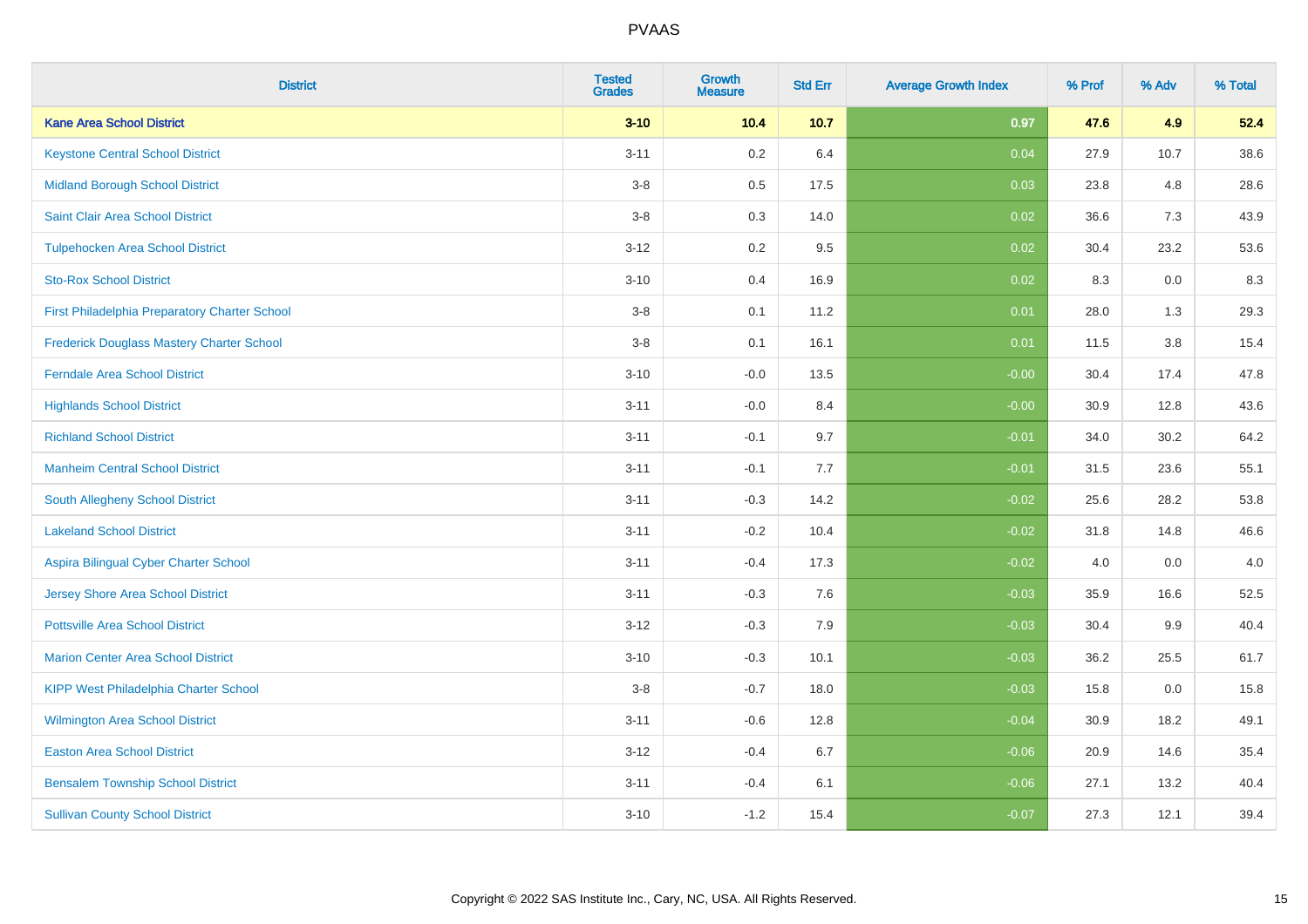| <b>District</b>                                | <b>Tested</b><br><b>Grades</b> | Growth<br><b>Measure</b> | <b>Std Err</b> | <b>Average Growth Index</b> | % Prof | % Adv | % Total |
|------------------------------------------------|--------------------------------|--------------------------|----------------|-----------------------------|--------|-------|---------|
| <b>Kane Area School District</b>               | $3 - 10$                       | 10.4                     | 10.7           | 0.97                        | 47.6   | 4.9   | 52.4    |
| <b>Greater Latrobe School District</b>         | $3 - 11$                       | $-0.6$                   | 7.2            | $-0.08$                     | 36.7   | 27.9  | 64.6    |
| <b>School Lane Charter School</b>              | $3 - 11$                       | $-1.1$                   | 12.1           | $-0.08$                     | 34.4   | 16.4  | 50.8    |
| <b>Wayne Highlands School District</b>         | $3 - 11$                       | $-0.8$                   | 8.0            | $-0.10$                     | 38.0   | 20.2  | 58.3    |
| Philadelphia Performing Arts Charter School    | $3-9$                          | $-1.3$                   | 13.0           | $-0.10$                     | 36.7   | 22.4  | 59.2    |
| <b>Wallenpaupack Area School District</b>      | $3 - 11$                       | $-1.1$                   | 8.9            | $-0.11$                     | 33.8   | 14.1  | 47.9    |
| <b>Panther Valley School District</b>          | $3 - 12$                       | $-1.2$                   | 9.9            | $-0.11$                     | 28.8   | 8.6   | 37.5    |
| <b>Rose Tree Media School District</b>         | $3 - 10$                       | $-1.0$                   | 7.1            | $-0.13$                     | 41.7   | 32.3  | 74.0    |
| <b>Collegium Charter School</b>                | $3 - 10$                       | $-1.6$                   | 8.4            | $-0.18$                     | 21.9   | 8.9   | 30.8    |
| <b>West Chester Area School District</b>       | $3 - 11$                       | $-1.0$                   | 5.5            | $-0.18$                     | 36.3   | 33.1  | 69.4    |
| <b>Riverside Beaver County School District</b> | $3 - 11$                       | $-2.0$                   | 10.0           | $-0.19$                     | 24.2   | 28.4  | 52.6    |
| South Butler County School District            | $3 - 10$                       | $-1.8$                   | 8.8            | $-0.20$                     | 49.2   | 16.4  | 65.6    |
| <b>Antietam School District</b>                | $3 - 10$                       | $-2.8$                   | 13.5           | $-0.20$                     | 23.5   | 3.9   | 27.4    |
| <b>Brentwood Borough School District</b>       | $3 - 11$                       | $-2.3$                   | 11.4           | $-0.20$                     | 33.3   | 13.9  | 47.2    |
| <b>New Day Charter School</b>                  | $7 - 11$                       | $-3.9$                   | 18.8           | $-0.20$                     | 11.8   | 0.0   | 11.8    |
| <b>Forest Area School District</b>             | $3 - 11$                       | $-3.4$                   | 15.8           | $-0.21$                     | 43.8   | 12.5  | 56.2    |
| <b>Russell Byers Charter School</b>            | $3-8$                          | $-3.1$                   | 13.5           | $-0.22$                     | 13.0   | 0.0   | 13.0    |
| <b>Lower Dauphin School District</b>           | $3 - 11$                       | $-1.7$                   | 7.0            | $-0.24$                     | 27.2   | 22.6  | 49.8    |
| <b>Esperanza Cyber Charter School</b>          | $3 - 11$                       | $-4.0$                   | 15.7           | $-0.25$                     | 6.2    | 0.0   | $6.2\,$ |
| <b>East Allegheny School District</b>          | $3 - 11$                       | $-3.0$                   | 10.5           | $-0.28$                     | 14.1   | 12.0  | 26.1    |
| <b>Vision Academy Charter School</b>           | $3-8$                          | $-5.0$                   | 17.4           | $-0.28$                     | 14.3   | 4.8   | 19.0    |
| <b>Connellsville Area School District</b>      | $3 - 11$                       | $-1.9$                   | 6.4            | $-0.29$                     | 33.3   | 11.0  | 44.3    |
| <b>West Shore School District</b>              | $3 - 12$                       | $-1.4$                   | 4.9            | $-0.29$                     | 26.2   | 21.6  | 47.9    |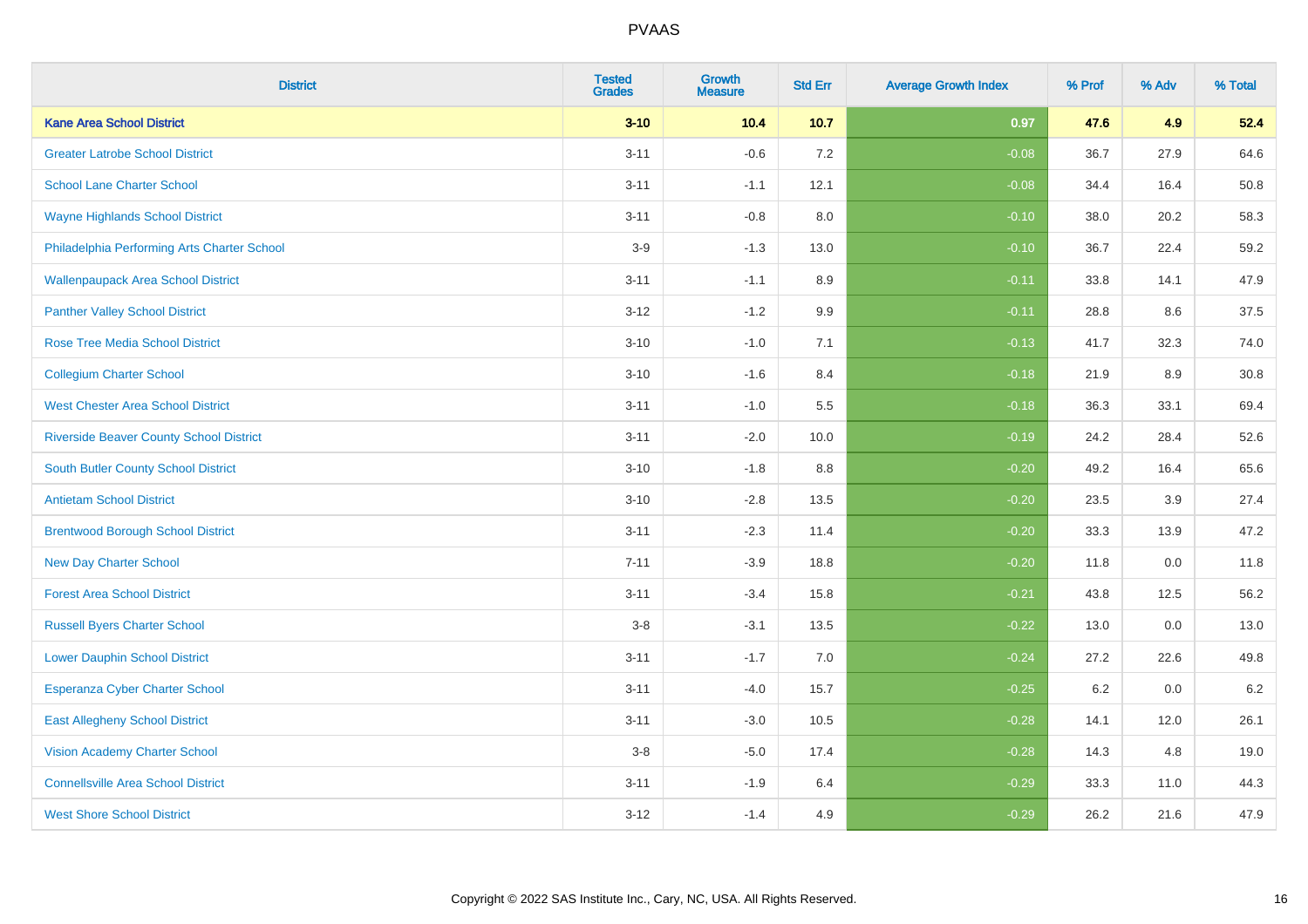| <b>District</b>                           | <b>Tested</b><br><b>Grades</b> | Growth<br><b>Measure</b> | <b>Std Err</b> | <b>Average Growth Index</b> | % Prof | % Adv | % Total |
|-------------------------------------------|--------------------------------|--------------------------|----------------|-----------------------------|--------|-------|---------|
| <b>Kane Area School District</b>          | $3 - 10$                       | 10.4                     | 10.7           | 0.97                        | 47.6   | 4.9   | 52.4    |
| <b>Conrad Weiser Area School District</b> | $3 - 11$                       | $-2.5$                   | 7.3            | $-0.34$                     | 27.2   | 8.9   | 36.1    |
| <b>Hanover Area School District</b>       | $3 - 11$                       | $-5.6$                   | 15.8           | $-0.35$                     | 11.8   | 2.9   | 14.7    |
| Palmyra Area School District              | $3 - 11$                       | $-2.5$                   | 6.8            | $-0.36$                     | 39.4   | 25.4  | 64.8    |
| <b>Cornell School District</b>            | $3 - 11$                       | $-5.5$                   | 14.6           | $-0.37$                     | 21.6   | 13.5  | 35.1    |
| <b>Purchase Line School District</b>      | $3 - 12$                       | $-4.9$                   | 12.5           | $-0.38$                     | 25.9   | 5.2   | 31.0    |
| <b>Claysburg-Kimmel School District</b>   | $3 - 11$                       | $-4.9$                   | 12.3           | $-0.39$                     | 38.6   | 12.3  | 50.9    |
| <b>Punxsutawney Area School District</b>  | $3 - 11$                       | $-3.7$                   | 9.0            | $-0.40$                     | 33.9   | 12.6  | 46.5    |
| <b>Blue Mountain School District</b>      | $3 - 10$                       | $-3.4$                   | 8.3            | $-0.40$                     | 41.8   | 21.2  | 63.0    |
| <b>Reynolds School District</b>           | $3 - 10$                       | $-4.7$                   | 11.6           | $-0.40$                     | 33.3   | 12.1  | 45.4    |
| <b>Minersville Area School District</b>   | $3 - 11$                       | $-4.6$                   | 11.6           | $-0.40$                     | 37.0   | 8.2   | 45.2    |
| <b>Evergreen Community Charter School</b> | $6 - 11$                       | $-8.7$                   | 20.2           | $-0.42$                     | 41.7   | 16.7  | 58.3    |
| <b>Montour School District</b>            | $3 - 11$                       | $-3.4$                   | 7.6            | $-0.44$                     | 37.8   | 33.7  | 71.4    |
| <b>Propel Charter School-Montour</b>      | $3 - 10$                       | $-5.4$                   | 11.9           | $-0.45$                     | 17.5   | 4.8   | 22.2    |
| <b>Tacony Academy Charter School</b>      | $3 - 11$                       | $-6.7$                   | 14.7           | $-0.45$                     | 20.0   | 2.9   | 22.9    |
| <b>Dover Area School District</b>         | $3 - 12$                       | $-3.2$                   | 6.9            | $-0.46$                     | 34.2   | 17.1  | 51.3    |
| <b>Farrell Area School District</b>       | $3 - 11$                       | $-6.7$                   | 14.5           | $-0.46$                     | 18.4   | 7.9   | 26.3    |
| <b>Gateway School District</b>            | $3 - 11$                       | $-3.5$                   | 7.4            | $-0.46$                     | 34.4   | 21.0  | 55.5    |
| Penns Valley Area School District         | $3 - 12$                       | $-4.6$                   | 9.7            | $-0.47$                     | 32.1   | 22.6  | 54.7    |
| <b>Clearfield Area School District</b>    | $3 - 10$                       | $-4.2$                   | 8.6            | $-0.48$                     | 24.3   | 9.3   | 33.6    |
| <b>Mckeesport Area School District</b>    | $3 - 12$                       | $-3.8$                   | 7.6            | $-0.49$                     | 13.2   | 4.8   | 18.0    |
| <b>Eastern York School District</b>       | $3 - 11$                       | $-3.8$                   | 7.5            | $-0.50$                     | 37.3   | 21.6  | 58.9    |
| Antonia Pantoja Community Charter School  | $3 - 8$                        | $-7.5$                   | 14.7           | $-0.50$                     | 22.2   | 2.8   | 25.0    |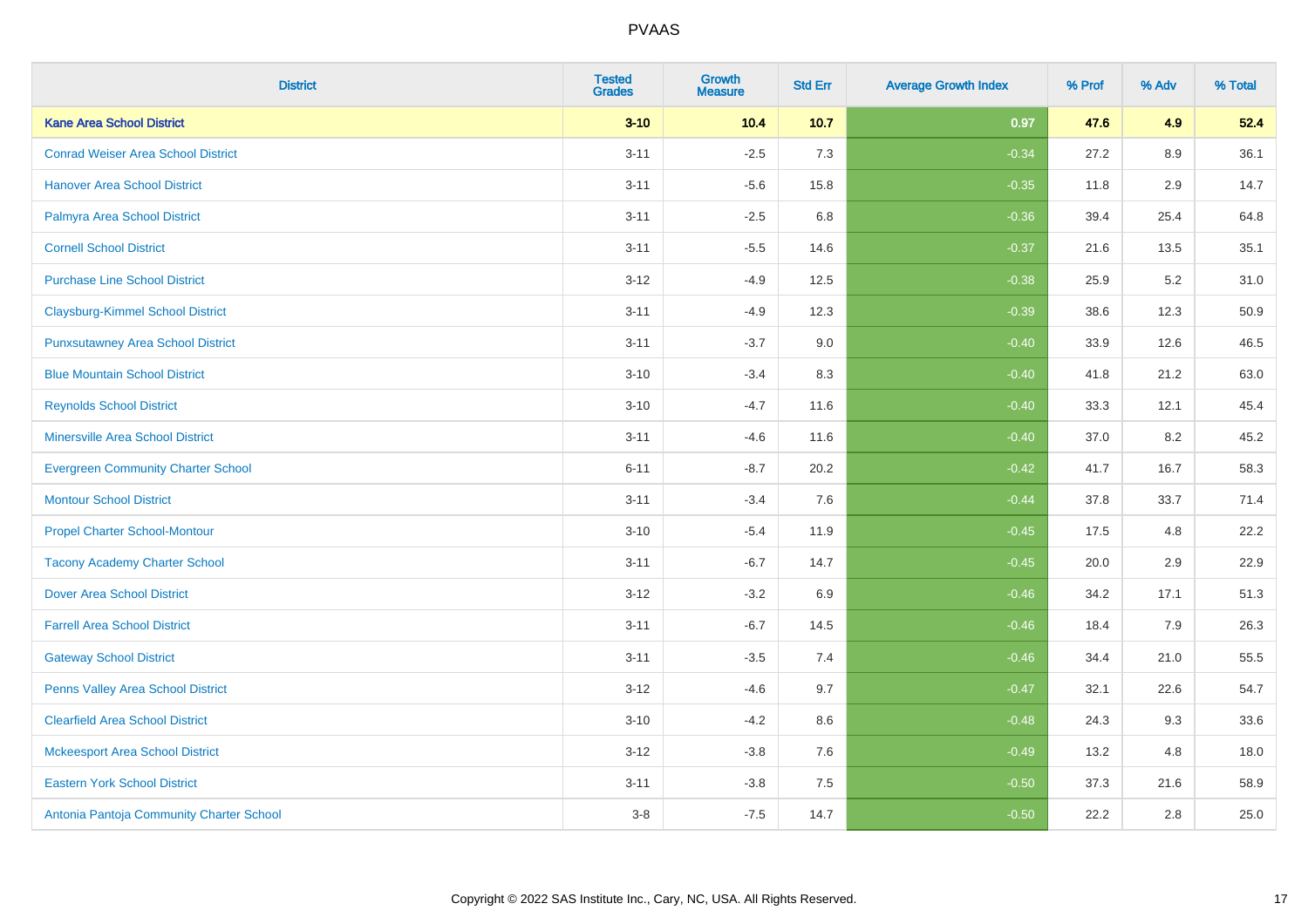| <b>District</b>                                    | <b>Tested</b><br><b>Grades</b> | <b>Growth</b><br><b>Measure</b> | <b>Std Err</b> | <b>Average Growth Index</b> | % Prof | % Adv | % Total |
|----------------------------------------------------|--------------------------------|---------------------------------|----------------|-----------------------------|--------|-------|---------|
| <b>Kane Area School District</b>                   | $3 - 10$                       | 10.4                            | 10.7           | 0.97                        | 47.6   | 4.9   | 52.4    |
| Jeannette City School District                     | $3 - 11$                       | $-6.6$                          | 12.9           | $-0.51$                     | 36.5   | 7.7   | 44.2    |
| <b>Propel Charter School-Northside</b>             | $3-8$                          | $-7.5$                          | 14.1           | $-0.52$                     | 7.7    | 2.6   | 10.3    |
| Millersburg Area School District                   | $3 - 11$                       | $-6.5$                          | 12.0           | $-0.53$                     | 37.1   | 14.5  | 51.6    |
| <b>Blue Ridge School District</b>                  | $3 - 11$                       | $-6.2$                          | 11.6           | $-0.53$                     | 42.9   | 14.3  | 57.1    |
| <b>Southern Fulton School District</b>             | $3 - 11$                       | $-7.4$                          | 13.9           | $-0.53$                     | 26.1   | 23.9  | 50.0    |
| <b>Red Lion Area School District</b>               | $3 - 11$                       | $-3.8$                          | 7.0            | $-0.54$                     | 26.9   | 15.9  | 42.7    |
| <b>Williams Valley School District</b>             | $3 - 11$                       | $-7.0$                          | 11.8           | $-0.59$                     | 32.8   | 12.5  | 45.3    |
| Lackawanna Trail School District                   | $3 - 10$                       | $-6.7$                          | 11.2           | $-0.60$                     | 33.3   | 16.0  | 49.3    |
| <b>Turkeyfoot Valley Area School District</b>      | $3-12$                         | $-10.4$                         | 16.8           | $-0.61$                     | 13.0   | 13.0  | 26.1    |
| South Williamsport Area School District            | $3 - 10$                       | $-6.4$                          | 10.3           | $-0.62$                     | 37.2   | 11.6  | 48.8    |
| <b>Penn-Trafford School District</b>               | $3 - 11$                       | $-4.1$                          | 6.5            | $-0.62$                     | 36.4   | 27.1  | 63.6    |
| <b>Galeton Area School District</b>                | $3 - 11$                       | $-11.2$                         | 18.0           | $-0.62$                     | 30.0   | 5.0   | 35.0    |
| <b>Dubois Area School District</b>                 | $3 - 11$                       | $-4.2$                          | 6.6            | $-0.63$                     | 28.6   | 18.2  | 46.8    |
| <b>Northeast Bradford School District</b>          | $3 - 10$                       | $-7.8$                          | 12.4           | $-0.63$                     | 35.1   | 15.8  | 50.9    |
| <b>Keystone Education Center Charter School</b>    | $3 - 12$                       | $-12.4$                         | 19.4           | $-0.63$                     | 7.1    | 0.0   | 7.1     |
| <b>Mastery Charter School-Cleveland Elementary</b> | $3-8$                          | $-11.1$                         | 17.4           | $-0.63$                     | 4.6    | 4.6   | 9.1     |
| Jim Thorpe Area School District                    | $3 - 11$                       | $-5.9$                          | 9.3            | $-0.63$                     | 33.1   | 9.4   | 42.5    |
| <b>Elk Lake School District</b>                    | $3 - 11$                       | $-7.0$                          | 10.9           | $-0.64$                     | 30.5   | 13.4  | 43.9    |
| <b>New Foundations Charter School</b>              | $3 - 11$                       | $-7.0$                          | 10.8           | $-0.65$                     | 25.0   | 7.1   | 32.1    |
| Urban Pathways 6-12 Charter School                 | $6 - 11$                       | $-11.8$                         | 17.9           | $-0.65$                     | 5.3    | 0.0   | 5.3     |
| <b>Delaware Valley School District</b>             | $3 - 11$                       | $-4.4$                          | 6.7            | $-0.66$                     | 39.4   | 21.4  | 60.9    |
| <b>Wyoming Area School District</b>                | $3 - 10$                       | $-6.3$                          | 9.5            | $-0.66$                     | 35.1   | 18.4  | 53.5    |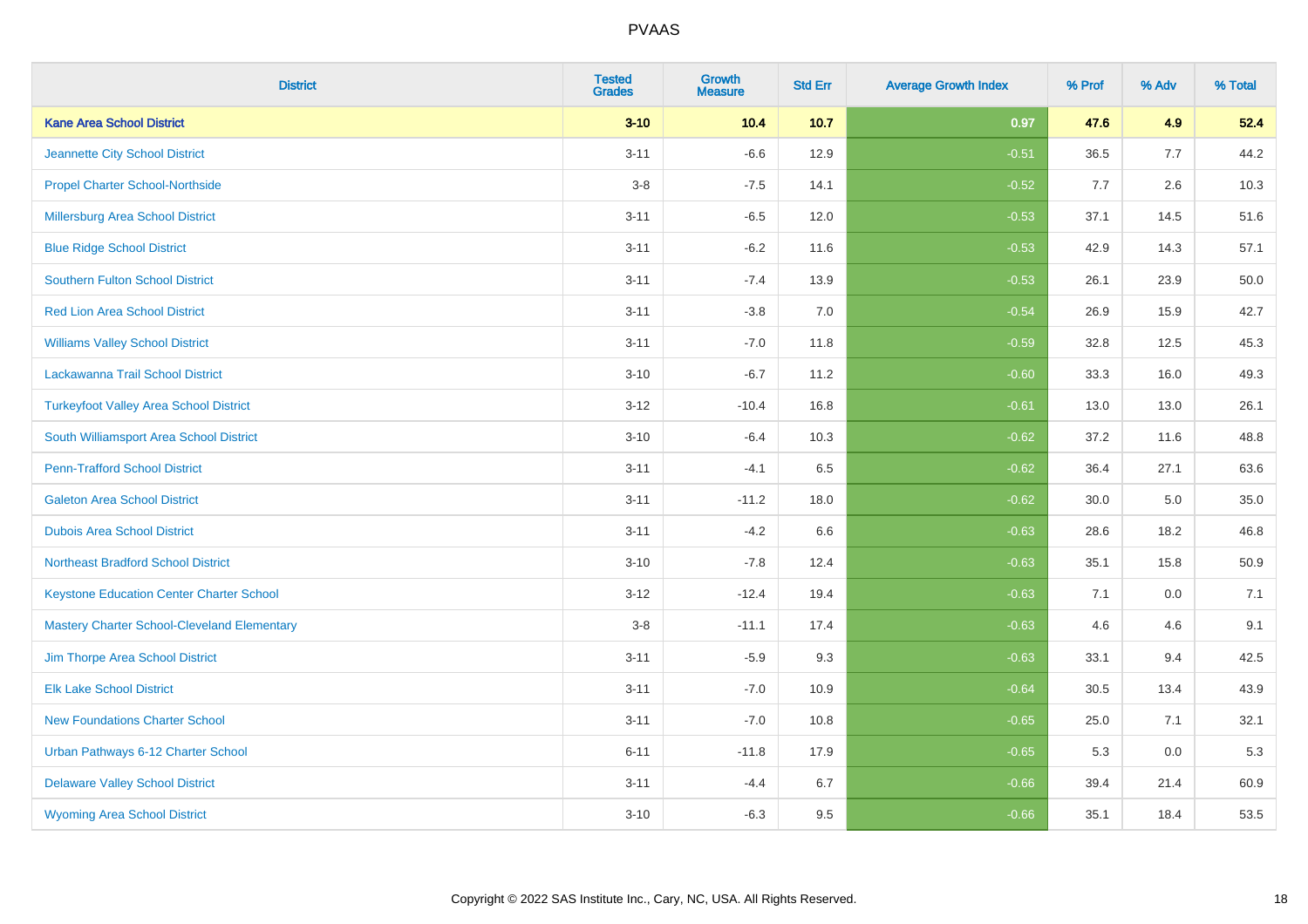| <b>District</b>                                        | <b>Tested</b><br><b>Grades</b> | <b>Growth</b><br><b>Measure</b> | <b>Std Err</b> | <b>Average Growth Index</b> | % Prof | % Adv | % Total |
|--------------------------------------------------------|--------------------------------|---------------------------------|----------------|-----------------------------|--------|-------|---------|
| <b>Kane Area School District</b>                       | $3 - 10$                       | 10.4                            | $10.7$         | 0.97                        | 47.6   | 4.9   | 52.4    |
| <b>Charleroi School District</b>                       | $3 - 11$                       | $-6.7$                          | 10.1           | $-0.66$                     | 34.4   | 7.5   | 41.9    |
| <b>North Star School District</b>                      | $3 - 11$                       | $-6.9$                          | 10.2           | $-0.67$                     | 32.6   | 22.8  | 55.4    |
| <b>Northwest Area School District</b>                  | $3 - 10$                       | $-8.4$                          | 12.5           | $-0.67$                     | 38.2   | 9.1   | 47.3    |
| <b>Yough School District</b>                           | $3 - 10$                       | $-6.3$                          | 9.0            | $-0.70$                     | 32.5   | 13.0  | 45.5    |
| <b>Radnor Township School District</b>                 | $3 - 12$                       | $-5.9$                          | 8.3            | $-0.71$                     | 42.0   | 39.2  | 81.2    |
| <b>Pine-Richland School District</b>                   | $3 - 11$                       | $-4.3$                          | 5.9            | $-0.72$                     | 39.9   | 36.3  | 76.2    |
| <b>Wellsboro Area School District</b>                  | $3 - 11$                       | $-7.6$                          | 10.3           | $-0.73$                     | 35.7   | 23.5  | 59.2    |
| <b>Jenkintown School District</b>                      | $3 - 11$                       | $-11.9$                         | 16.0           | $-0.74$                     | 34.5   | 20.7  | 55.2    |
| <b>Ephrata Area School District</b>                    | $3 - 11$                       | $-4.8$                          | 6.4            | $-0.75$                     | 27.2   | 22.5  | 49.6    |
| <b>Washington School District</b>                      | $3 - 11$                       | $-9.3$                          | 11.8           | $-0.78$                     | 16.7   | 6.1   | 22.7    |
| <b>Steelton-Highspire School District</b>              | $3 - 11$                       | $-8.4$                          | 10.5           | $-0.80$                     | 4.2    | 1.0   | $5.2\,$ |
| <b>Mohawk Area School District</b>                     | $3 - 11$                       | $-8.3$                          | 10.2           | $-0.81$                     | 41.1   | 18.9  | 60.0    |
| Erie Rise Leadership Academy Charter School            | $3-8$                          | $-14.2$                         | 17.2           | $-0.82$                     | 0.0    | 0.0   | 0.0     |
| Shenango Area School District                          | $3 - 11$                       | $-8.7$                          | 10.5           | $-0.83$                     | 32.2   | 21.8  | 54.0    |
| <b>Mid Valley School District</b>                      | $3 - 10$                       | $-7.2$                          | 8.4            | $-0.85$                     | 30.9   | 8.7   | 39.6    |
| <b>Chester Charter Scholars Academy Charter School</b> | $3 - 12$                       | $-11.0$                         | 12.8           | $-0.85$                     | 11.8   | 0.0   | 11.8    |
| <b>Pottsgrove School District</b>                      | $3 - 11$                       | $-6.7$                          | 7.6            | $-0.88$                     | 28.0   | 14.0  | 41.9    |
| <b>Union Area School District</b>                      | $3 - 11$                       | $-12.1$                         | 13.6           | $-0.88$                     | 44.4   | 8.9   | 53.3    |
| <b>Brookville Area School District</b>                 | $3 - 11$                       | $-8.4$                          | 9.4            | $-0.89$                     | 40.7   | 20.4  | 61.1    |
| <b>Whitehall-Coplay School District</b>                | $3 - 11$                       | $-5.8$                          | 6.5            | $-0.89$                     | 28.2   | 14.3  | 42.5    |
| Lincoln Leadership Academy Charter School              | $3 - 12$                       | $-12.7$                         | 13.8           | $-0.92$                     | 10.9   | 2.2   | 13.0    |
| Schuylkill Haven Area School District                  | $3 - 11$                       | $-9.9$                          | 10.6           | $-0.93$                     | 24.4   | 10.5  | 34.9    |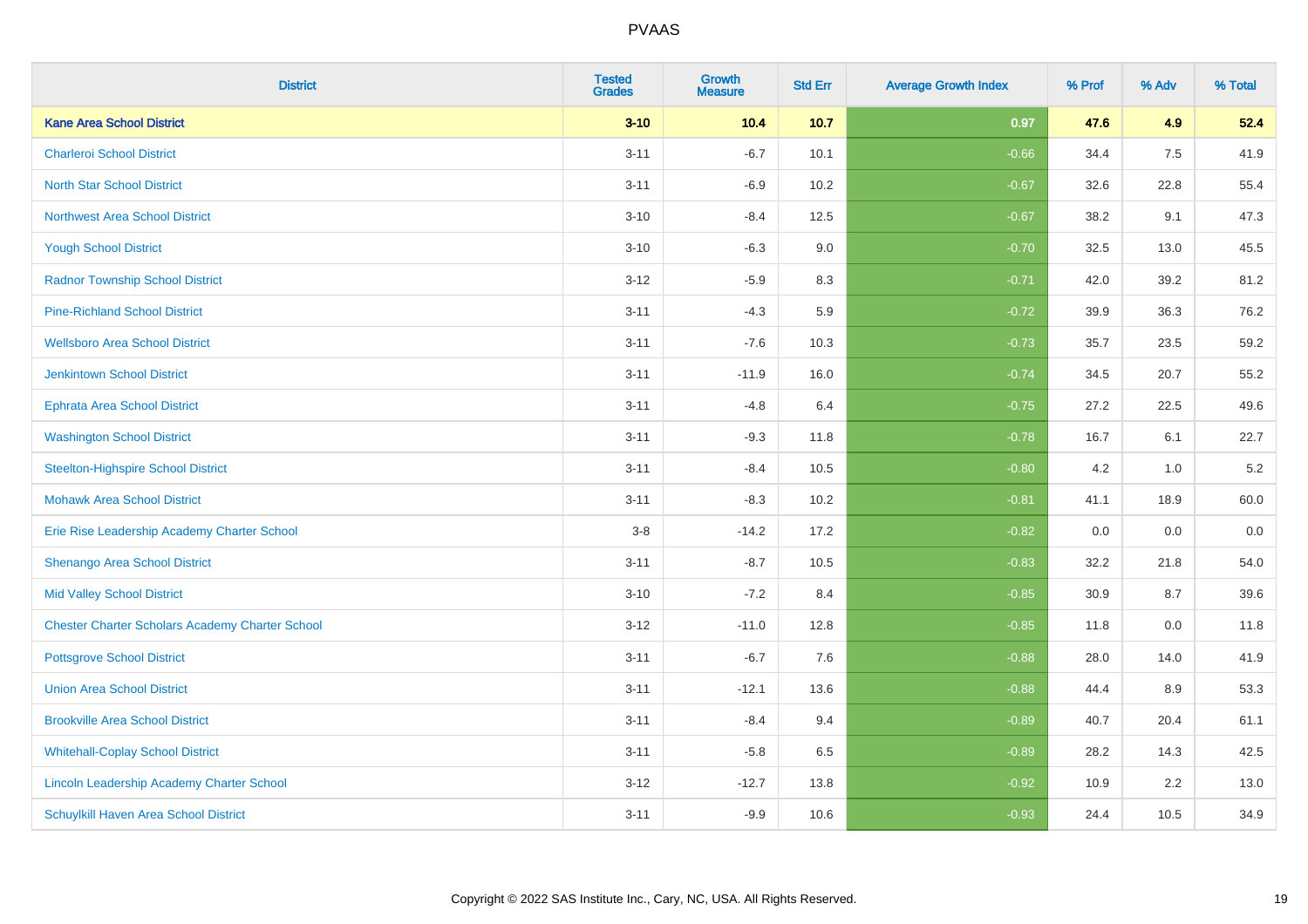| <b>District</b>                          | <b>Tested</b><br><b>Grades</b> | Growth<br><b>Measure</b> | <b>Std Err</b> | <b>Average Growth Index</b> | % Prof | % Adv | % Total |
|------------------------------------------|--------------------------------|--------------------------|----------------|-----------------------------|--------|-------|---------|
| <b>Kane Area School District</b>         | $3 - 10$                       | 10.4                     | 10.7           | 0.97                        | 47.6   | 4.9   | 52.4    |
| <b>Burgettstown Area School District</b> | $3 - 11$                       | $-10.6$                  | 11.4           | $-0.93$                     | 33.3   | 10.7  | 44.0    |
| <b>Freeport Area School District</b>     | $3 - 10$                       | $-8.8$                   | 9.3            | $-0.94$                     | 35.4   | 24.4  | 59.8    |
| <b>Derry Area School District</b>        | $3 - 11$                       | $-9.5$                   | 9.7            | $-0.97$                     | 36.1   | 11.1  | 47.2    |
| Salisbury-Elk Lick School District       | $3 - 11$                       | $-17.5$                  | 17.4           | $-1.00$                     | 23.8   | 19.0  | 42.9    |
| Propel Charter School - Braddock Hills   | $3 - 11$                       | $-11.9$                  | 11.7           | $-1.01$                     | 13.0   | 4.4   | 17.4    |
| <b>Exeter Township School District</b>   | $3 - 11$                       | $-7.6$                   | 7.3            | $-1.04$                     | 34.4   | 19.6  | 54.1    |
| <b>Girard School District</b>            | $3 - 11$                       | $-10.2$                  | 9.7            | $-1.04$                     | 40.7   | 16.7  | 57.4    |
| Northern Tioga School District           | $3 - 12$                       | $-9.6$                   | 9.2            | $-1.05$                     | 42.6   | 17.8  | 60.5    |
| <b>Middletown Area School District</b>   | $3 - 11$                       | $-10.6$                  | 10.0           | $-1.06$                     | 25.2   | 15.2  | 40.4    |
| <b>North Penn School District</b>        | $3 - 11$                       | $-4.5$                   | 4.1            | $-1.07$                     | 30.3   | 30.6  | 60.9    |
| <b>Freedom Area School District</b>      | $3 - 11$                       | $-12.0$                  | 10.9           | $-1.10$                     | 30.3   | 11.8  | 42.1    |
| <b>United School District</b>            | $3 - 11$                       | $-12.9$                  | 11.6           | $-1.11$                     | 29.8   | 25.4  | 55.2    |
| <b>Windber Area School District</b>      | $3 - 11$                       | $-11.9$                  | 10.6           | $-1.12$                     | 25.0   | 25.0  | 50.0    |
| <b>Valley Grove School District</b>      | $3 - 10$                       | $-14.1$                  | 12.5           | $-1.13$                     | 43.6   | 14.6  | 58.2    |
| <b>Cambria Heights School District</b>   | $3 - 10$                       | $-10.8$                  | 9.3            | $-1.15$                     | 28.3   | 16.8  | 45.1    |
| <b>Rochester Area School District</b>    | $3 - 11$                       | $-15.1$                  | 12.8           | $-1.18$                     | 21.2   | 9.6   | 30.8    |
| Insight PA Cyber Charter School          | $3 - 11$                       | $-21.5$                  | 17.8           | $-1.20$                     | 42.3   | 7.7   | 50.0    |
| Oil City Area School District            | $3 - 11$                       | $-10.6$                  | 8.8            | $-1.20$                     | 23.7   | 13.0  | 36.6    |
| <b>Central Greene School District</b>    | $3 - 11$                       | $-11.4$                  | 9.5            | $-1.20$                     | 24.6   | 5.4   | 30.0    |
| <b>Universal Alcorn Charter School</b>   | $3 - 8$                        | $-17.1$                  | 14.2           | $-1.20$                     | 5.1    | 2.6   | 7.7     |
| <b>Deer Lakes School District</b>        | $3 - 11$                       | $-12.0$                  | 9.9            | $-1.21$                     | 31.4   | 19.6  | 51.0    |
| <b>Perkiomen Valley School District</b>  | $3 - 11$                       | $-7.1$                   | 5.8            | $-1.21$                     | 39.9   | 28.2  | 68.2    |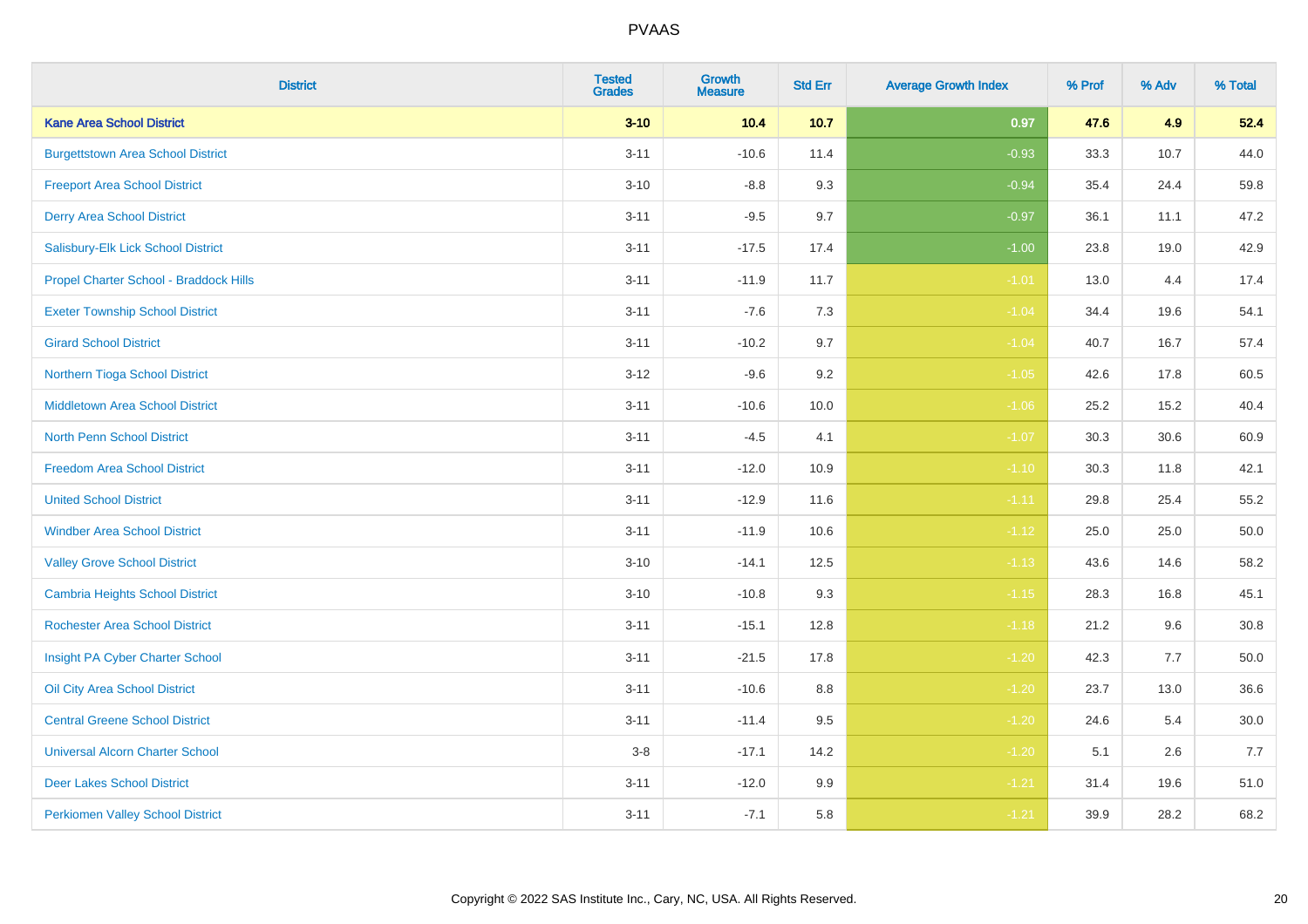| <b>District</b>                               | <b>Tested</b><br><b>Grades</b> | Growth<br><b>Measure</b> | <b>Std Err</b> | <b>Average Growth Index</b> | % Prof | % Adv | % Total |
|-----------------------------------------------|--------------------------------|--------------------------|----------------|-----------------------------|--------|-------|---------|
| <b>Kane Area School District</b>              | $3 - 10$                       | 10.4                     | 10.7           | 0.97                        | 47.6   | 4.9   | 52.4    |
| <b>California Area School District</b>        | $3 - 10$                       | $-15.9$                  | 13.0           | $-1.22$                     | 32.7   | 20.0  | 52.7    |
| <b>Cornwall-Lebanon School District</b>       | $3 - 11$                       | $-6.9$                   | 5.7            | $-1.22$                     | 31.8   | 23.5  | 55.3    |
| <b>Governor Mifflin School District</b>       | $3 - 11$                       | $-8.1$                   | 6.5            | $-1.23$                     | 37.1   | 14.6  | 51.7    |
| <b>Scranton School District</b>               | $3 - 12$                       | $-10.4$                  | 8.3            | $-1.25$                     | 20.6   | 8.8   | 29.4    |
| <b>Innovative Arts Academy Charter School</b> | $6 - 11$                       | $-13.5$                  | 10.8           | $-1.25$                     | 5.8    | 2.3   | $8.0\,$ |
| <b>KIPP Philadelphia Charter School</b>       | $3-8$                          | $-17.0$                  | 13.4           | $-1.26$                     | 12.2   | 0.0   | 12.2    |
| Northern Lebanon School District              | $3 - 11$                       | $-10.5$                  | 8.3            | $-1.26$                     | 31.4   | 11.8  | 43.1    |
| <b>Iroquois School District</b>               | $3 - 11$                       | $-12.7$                  | 9.9            | $-1.27$                     | 37.0   | 12.0  | 49.0    |
| <b>Lebanon School District</b>                | $3 - 11$                       | $-7.6$                   | 5.9            | $-1.28$                     | 16.5   | 2.8   | 19.3    |
| <b>Spring Grove Area School District</b>      | $3 - 11$                       | $-8.6$                   | 6.7            | $-1.28$                     | 41.5   | 19.9  | 61.4    |
| <b>Norristown Area School District</b>        | $3 - 12$                       | $-9.4$                   | 7.1            | $-1.31$                     | 24.0   | 5.7   | 29.7    |
| <b>Coatesville Area School District</b>       | $3 - 11$                       | $-9.8$                   | 7.4            | $-1.31$                     | 19.9   | 6.2   | 26.1    |
| <b>Mercer Area School District</b>            | $3 - 11$                       | $-15.0$                  | 11.3           | $-1.32$                     | 31.5   | 26.0  | 57.5    |
| <b>Ringgold School District</b>               | $3 - 11$                       | $-10.0$                  | 7.6            | $-1.32$                     | 28.3   | 8.0   | 36.4    |
| <b>Forbes Road School District</b>            | $3 - 11$                       | $-24.1$                  | 18.2           | $-1.32$                     | 23.5   | 5.9   | 29.4    |
| <b>Woodland Hills School District</b>         | $3 - 12$                       | $-11.7$                  | 8.8            | $-1.33$                     | 11.0   | 6.6   | 17.5    |
| <b>Mount Pleasant Area School District</b>    | $3 - 11$                       | $-12.6$                  | 9.3            | $-1.34$                     | 25.8   | 16.7  | 42.5    |
| Franklin Towne Charter Elementary School      | $3 - 8$                        | $-23.3$                  | 17.4           | $-1.34$                     | 23.8   | 9.5   | 33.3    |
| Penn Cambria School District                  | $3 - 11$                       | $-12.1$                  | 9.0            | $-1.35$                     | 33.6   | 15.6  | 49.2    |
| <b>Clarion-Limestone Area School District</b> | $3 - 12$                       | $-18.4$                  | 13.6           | $-1.35$                     | 33.3   | 19.6  | 52.9    |
| <b>Haverford Township School District</b>     | $3 - 11$                       | $-8.1$                   | 6.0            | $-1.35$                     | 38.0   | 36.2  | 74.2    |
| <b>Forest Hills School District</b>           | $3 - 11$                       | $-12.4$                  | 9.1            | $-1.36$                     | 32.8   | 9.8   | 42.6    |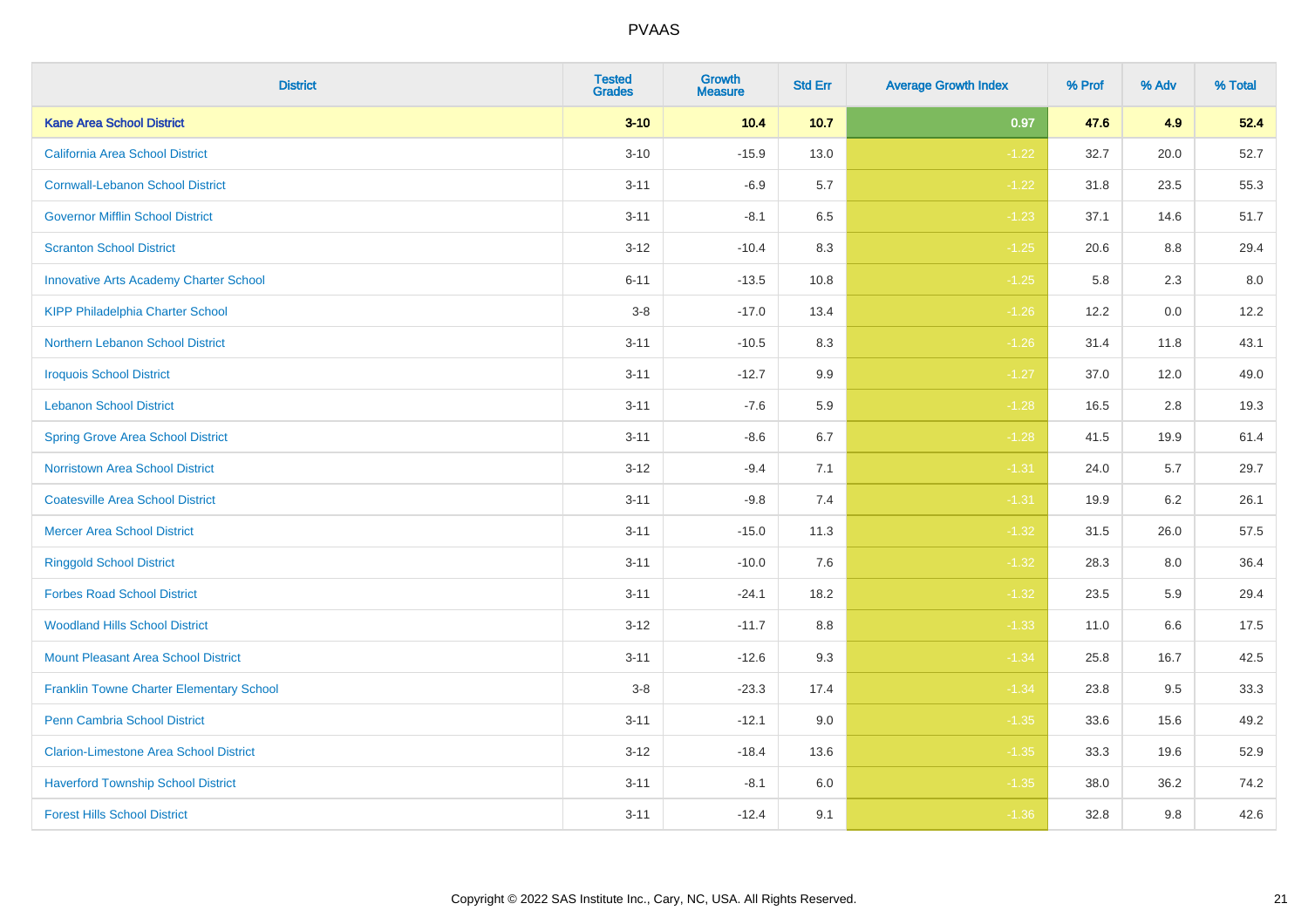| <b>District</b>                                    | <b>Tested</b><br><b>Grades</b> | Growth<br><b>Measure</b> | <b>Std Err</b> | <b>Average Growth Index</b> | % Prof | % Adv | % Total |
|----------------------------------------------------|--------------------------------|--------------------------|----------------|-----------------------------|--------|-------|---------|
| <b>Kane Area School District</b>                   | $3 - 10$                       | 10.4                     | 10.7           | 0.97                        | 47.6   | 4.9   | 52.4    |
| <b>Central Dauphin School District</b>             | $3 - 11$                       | $-5.8$                   | 4.2            | $-1.37$                     | 30.9   | 11.0  | 42.0    |
| <b>Cocalico School District</b>                    | $3 - 11$                       | $-10.7$                  | 7.6            | $-1.39$                     | 25.4   | 26.5  | 51.8    |
| <b>Western Beaver County School District</b>       | $3 - 11$                       | $-20.7$                  | 14.9           | $-1.39$                     | 47.2   | 13.9  | 61.1    |
| <b>Nazareth Area School District</b>               | $3 - 11$                       | $-9.6$                   | 6.8            | $-1.40$                     | 41.7   | 22.6  | 64.3    |
| <b>Redbank Valley School District</b>              | $3 - 11$                       | $-16.7$                  | 11.9           | $-1.40$                     | 23.4   | 20.3  | 43.8    |
| <b>Portage Area School District</b>                | $3 - 10$                       | $-18.0$                  | 12.7           | $-1.41$                     | 32.1   | 18.9  | 50.9    |
| Northwood Academy Charter School                   | $3 - 8$                        | $-17.4$                  | 12.3           | $-1.41$                     | 29.1   | 7.3   | 36.4    |
| <b>Executive Education Academy Charter School</b>  | $3 - 10$                       | $-25.7$                  | 17.9           | $-1.43$                     | 38.1   | 0.0   | 38.1    |
| <b>Fort Leboeuf School District</b>                | $3 - 11$                       | $-12.5$                  | 8.6            | $-1.45$                     | 29.9   | 25.7  | 55.6    |
| <b>Lincoln Park Performing Arts Charter School</b> | $7 - 11$                       | $-15.9$                  | 10.9           | $-1.45$                     | 43.7   | 25.3  | 69.0    |
| Ambridge Area School District                      | $3 - 12$                       | $-13.7$                  | 9.3            | $-1.46$                     | 28.1   | 9.9   | 38.0    |
| <b>Kiski Area School District</b>                  | $3 - 11$                       | $-12.1$                  | 8.1            | $-1.49$                     | 32.7   | 17.0  | 49.7    |
| <b>Muncy School District</b>                       | $3 - 11$                       | $-16.3$                  | 10.8           | $-1.51$                     | 41.9   | 15.1  | 57.0    |
| <b>Lower Moreland Township School District</b>     | $3 - 11$                       | $-11.2$                  | 7.3            | $-1.52$                     | 33.7   | 26.8  | 60.5    |
| <b>Wilson School District</b>                      | $3 - 12$                       | $-16.3$                  | 10.6           | $-1.53$                     | 37.6   | 19.4  | 57.0    |
| <b>Albert Gallatin Area School District</b>        | $3 - 11$                       | $-13.5$                  | 8.7            | $-1.55$                     | 25.2   | 12.9  | 38.1    |
| Mt Lebanon School District                         | $3 - 11$                       | $-10.2$                  | 6.5            | $-1.56$                     | 39.4   | 40.1  | 79.4    |
| Northern Lehigh School District                    | $3 - 12$                       | $-18.1$                  | 11.5           | $-1.58$                     | 29.2   | 13.9  | 43.1    |
| <b>Centennial School District</b>                  | $3 - 10$                       | $-9.0$                   | 5.6            | $-1.59$                     | 30.8   | 10.3  | 41.1    |
| <b>Chichester School District</b>                  | $3 - 11$                       | $-18.6$                  | 11.6           | $-1.60$                     | 21.9   | 6.8   | 28.8    |
| Southern Huntingdon County School District         | $3 - 11$                       | $-17.4$                  | 10.7           | $-1.62$                     | 26.8   | 12.2  | 39.0    |
| <b>West Greene School District</b>                 | $3 - 11$                       | $-21.5$                  | 13.1           | $-1.63$                     | 19.6   | 9.8   | 29.4    |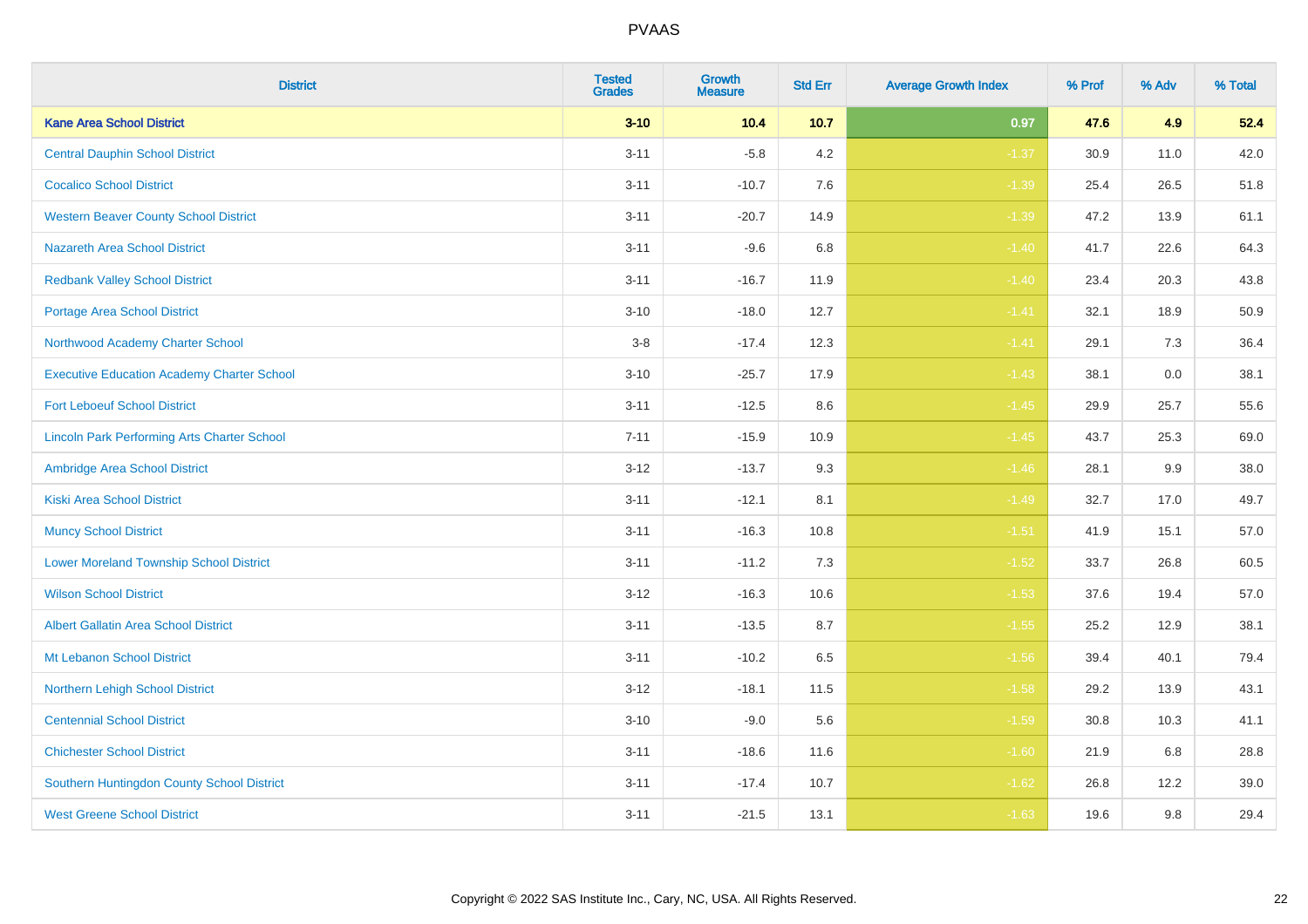| <b>District</b>                                        | <b>Tested</b><br><b>Grades</b> | <b>Growth</b><br><b>Measure</b> | <b>Std Err</b> | <b>Average Growth Index</b> | % Prof | % Adv | % Total |
|--------------------------------------------------------|--------------------------------|---------------------------------|----------------|-----------------------------|--------|-------|---------|
| <b>Kane Area School District</b>                       | $3 - 10$                       | 10.4                            | 10.7           | 0.97                        | 47.6   | 4.9   | 52.4    |
| <b>Mahanoy Area School District</b>                    | $3 - 10$                       | $-19.8$                         | 11.7           | $-1.69$                     | 21.2   | 6.1   | 27.3    |
| <b>Tussey Mountain School District</b>                 | $3 - 12$                       | $-19.2$                         | 11.4           | $-1.69$                     | 29.6   | 14.1  | 43.7    |
| <b>South Middleton School District</b>                 | $3 - 11$                       | $-15.4$                         | 9.0            | $-1.70$                     | 32.6   | 18.2  | 50.8    |
| Mastery Charter School-Francis D. Pastorius Elementary | $3-8$                          | $-34.0$                         | 19.8           | $-1.71$                     | 0.0    | 0.0   | 0.0     |
| Alliance For Progress Charter School                   | $3-8$                          | $-28.7$                         | 16.5           | $-1.74$                     | 12.5   | 0.0   | 12.5    |
| <b>Bristol Borough School District</b>                 | $3 - 12$                       | $-19.5$                         | 11.2           | $-1.75$                     | 16.9   | 10.4  | 27.3    |
| <b>Annville-Cleona School District</b>                 | $3 - 12$                       | $-17.2$                         | 9.8            | $-1.75$                     | 32.4   | 18.5  | 50.9    |
| Daniel Boone Area School District                      | $3 - 12$                       | $-14.2$                         | 7.9            | $-1.79$                     | 29.0   | 14.8  | 43.8    |
| <b>Canton Area School District</b>                     | $3 - 11$                       | $-22.0$                         | 12.2           | $-1.80$                     | 28.6   | 12.7  | 41.3    |
| <b>Berwick Area School District</b>                    | $3 - 11$                       | $-14.3$                         | 7.9            | $-1.80$                     | 26.1   | 12.8  | 38.9    |
| <b>Big Beaver Falls Area School District</b>           | $3 - 11$                       | $-18.9$                         | 10.5           | $-1.80$                     | 17.9   | 9.5   | 27.4    |
| Catasauqua Area School District                        | $3 - 12$                       | $-19.2$                         | 10.5           | $-1.81$                     | 15.6   | 12.2  | 27.8    |
| <b>Glendale School District</b>                        | $3 - 10$                       | $-23.9$                         | 13.1           | $-1.82$                     | 45.1   | 7.8   | 52.9    |
| <b>Keystone School District</b>                        | $3 - 11$                       | $-22.0$                         | 11.9           | $-1.85$                     | 41.9   | 19.4  | 61.3    |
| <b>Weatherly Area School District</b>                  | $3 - 11$                       | $-28.3$                         | 15.1           | $-1.87$                     | 22.9   | 14.3  | 37.1    |
| <b>Souderton Area School District</b>                  | $3 - 11$                       | $-10.1$                         | 5.4            | $-1.88$                     | 37.2   | 18.1  | 55.3    |
| <b>Pottstown School District</b>                       | $3 - 12$                       | $-17.7$                         | 9.4            | $-1.89$                     | 21.7   | 3.3   | 25.0    |
| <b>West Oak Lane Charter School</b>                    | $3-8$                          | $-24.4$                         | 12.9           | $-1.89$                     | 23.5   | 0.0   | 23.5    |
| Propel Charter School-Pitcairn                         | $3-8$                          | $-28.0$                         | 14.8           | $-1.89$                     | 11.1   | 2.8   | 13.9    |
| Juniata Valley School District                         | $3 - 11$                       | $-25.7$                         | 13.3           | $-1.92$                     | 39.6   | 6.2   | 45.8    |
| <b>Mount Carmel Area School District</b>               | $3 - 11$                       | $-18.6$                         | 9.6            | $-1.93$                     | 28.6   | 8.9   | 37.5    |
| La Academia Partnership Charter School                 | $6 - 11$                       | $-38.4$                         | 19.5           | $-1.96$                     | 0.0    | 0.0   | $0.0\,$ |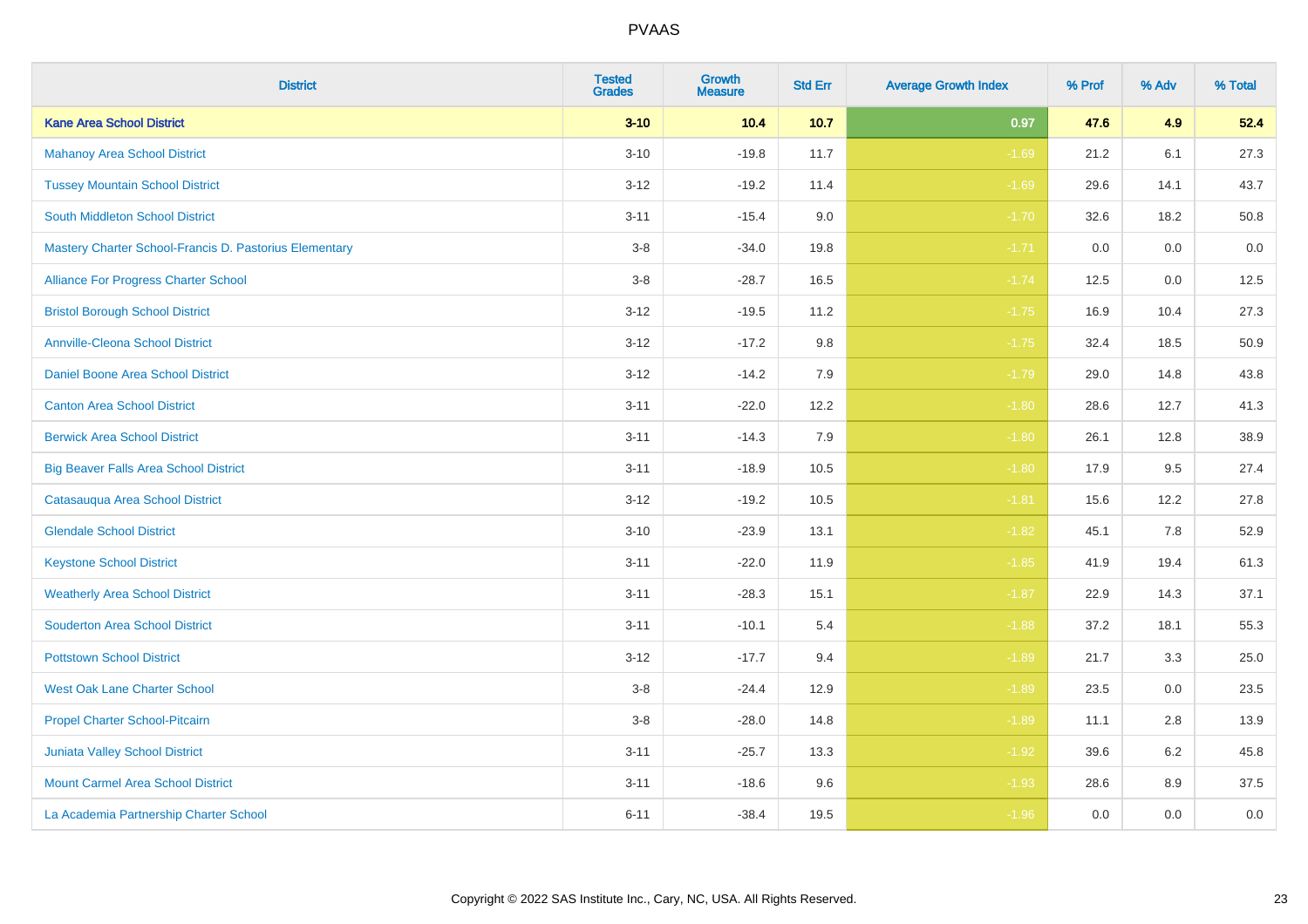| <b>District</b>                             | <b>Tested</b><br><b>Grades</b> | Growth<br><b>Measure</b> | <b>Std Err</b> | <b>Average Growth Index</b> | % Prof | % Adv | % Total |
|---------------------------------------------|--------------------------------|--------------------------|----------------|-----------------------------|--------|-------|---------|
| <b>Kane Area School District</b>            | $3 - 10$                       | 10.4                     | 10.7           | 0.97                        | 47.6   | 4.9   | 52.4    |
| Philadelphia City School District           | $3 - 12$                       | $-7.8$                   | 3.9            | $-1.98$                     | 15.9   | 4.6   | 20.5    |
| <b>Spring Cove School District</b>          | $3 - 11$                       | $-17.6$                  | 8.8            | $-2.00$                     | 23.4   | 14.1  | 37.5    |
| Southern York County School District        | $3 - 11$                       | $-15.3$                  | 7.6            | $-2.01$                     | 39.0   | 15.0  | 54.0    |
| Eastern Lebanon County School District      | $3 - 11$                       | $-16.3$                  | 7.9            | $-2.05$                     | 31.7   | 8.4   | 40.1    |
| <b>Central Cambria School District</b>      | $3 - 11$                       | $-18.8$                  | 9.1            | $-2.06$                     | 38.3   | 14.1  | 52.3    |
| Renaissance Academy Charter School          | $3 - 11$                       | $-24.2$                  | 11.5           | $-2.09$                     | 30.4   | 21.7  | 52.2    |
| <b>Central Bucks School District</b>        | $3 - 11$                       | $-7.2$                   | 3.4            | $-2.11$                     | 35.1   | 32.9  | 68.0    |
| West Jefferson Hills School District        | $3 - 11$                       | $-15.6$                  | 7.3            | $-2.14$                     | 31.7   | 28.6  | 60.3    |
| <b>Pennsbury School District</b>            | $3 - 11$                       | $-10.0$                  | 4.6            | $-2.15$                     | 34.7   | 23.6  | 58.3    |
| <b>Butler Area School District</b>          | $3 - 11$                       | $-11.2$                  | 5.1            | $-2.17$                     | 36.0   | 22.0  | 57.9    |
| <b>Greensburg Salem School District</b>     | $3 - 11$                       | $-17.1$                  | 7.8            | $-2.20$                     | 34.1   | 16.8  | 50.9    |
| <b>Elizabeth Forward School District</b>    | $3 - 11$                       | $-17.2$                  | 7.8            | $-2.21$                     | 37.0   | 12.1  | 49.1    |
| Pocono Mountain School District             | $3 - 12$                       | $-24.7$                  | 11.1           | $-2.23$                     | 24.2   | 11.1  | 35.4    |
| <b>Rockwood Area School District</b>        | $3 - 11$                       | $-26.8$                  | 11.9           | $-2.24$                     | 41.3   | 23.8  | 65.1    |
| <b>Norwin School District</b>               | $3 - 11$                       | $-13.2$                  | 5.9            | $-2.24$                     | 38.8   | 30.9  | 69.7    |
| <b>Mars Area School District</b>            | $3 - 10$                       | $-17.5$                  | 7.7            | $-2.26$                     | 38.5   | 23.0  | 61.5    |
| <b>Schuylkill Valley School District</b>    | $3 - 11$                       | $-21.8$                  | 9.6            | $-2.28$                     | 37.7   | 7.6   | 45.3    |
| <b>Seneca Valley School District</b>        | $3 - 11$                       | $-11.6$                  | 5.1            | $-2.29$                     | 41.8   | 23.6  | 65.5    |
| <b>Uniontown Area School District</b>       | $3 - 11$                       | $-24.4$                  | 10.5           | $-2.31$                     | 33.0   | 6.8   | 39.8    |
| <b>Arts Academy Charter School</b>          | $5-8$                          | $-35.5$                  | 15.0           | $-2.35$                     | 37.8   | 10.8  | 48.6    |
| <b>Kennett Consolidated School District</b> | $3 - 11$                       | $-17.5$                  | 7.4            | $-2.36$                     | 25.0   | 16.5  | 41.5    |
| Saint Marys Area School District            | $3 - 11$                       | $-19.8$                  | 8.4            | $-2.37$                     | 38.4   | 15.2  | 53.6    |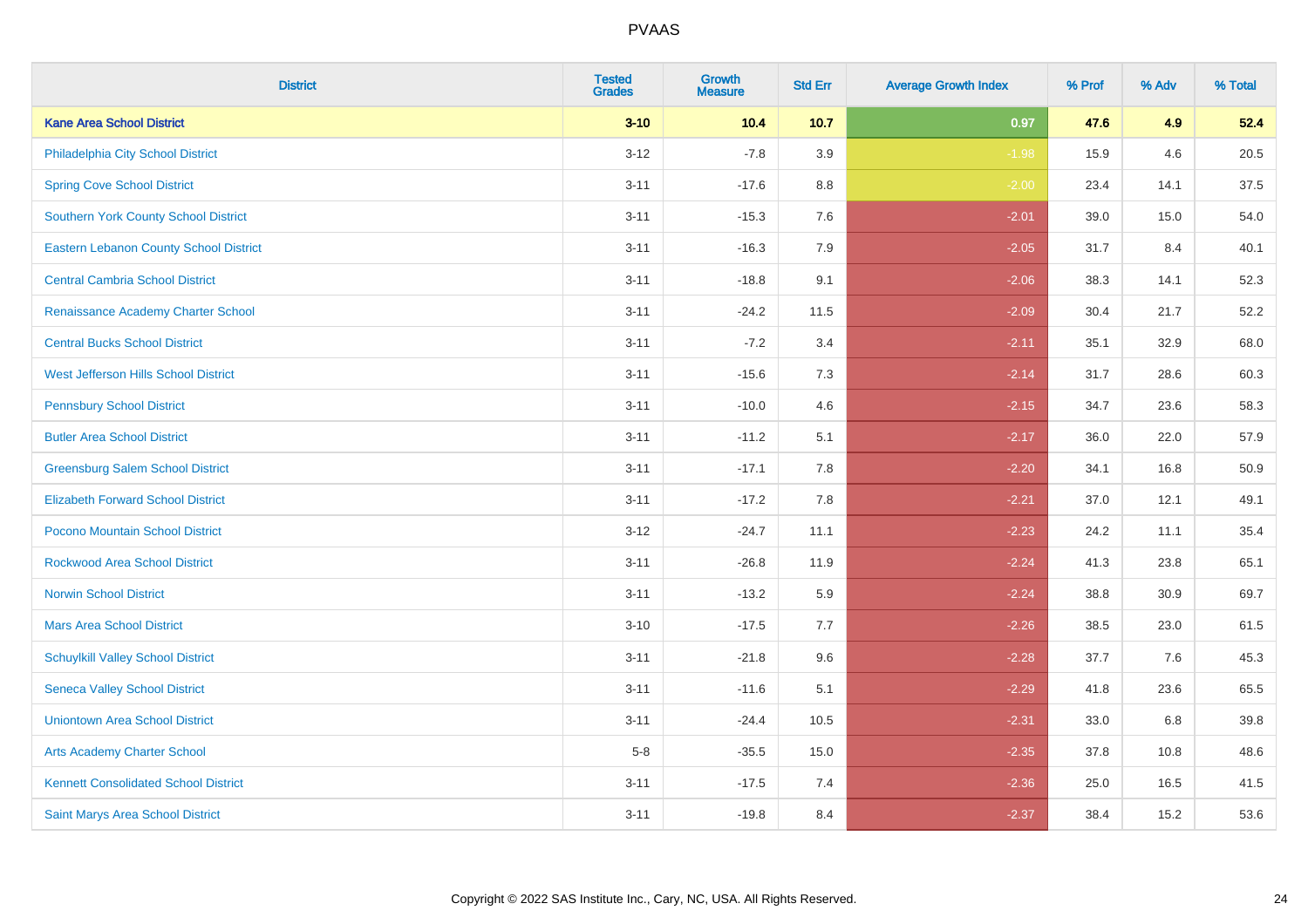| <b>District</b>                                | <b>Tested</b><br><b>Grades</b> | Growth<br><b>Measure</b> | <b>Std Err</b> | <b>Average Growth Index</b> | % Prof | % Adv | % Total |
|------------------------------------------------|--------------------------------|--------------------------|----------------|-----------------------------|--------|-------|---------|
| <b>Kane Area School District</b>               | $3 - 10$                       | 10.4                     | 10.7           | 0.97                        | 47.6   | 4.9   | 52.4    |
| <b>Garnet Valley School District</b>           | $3 - 10$                       | $-16.4$                  | 6.8            | $-2.40$                     | 42.1   | 31.2  | 73.3    |
| <b>Blairsville-Saltsburg School District</b>   | $3 - 11$                       | $-25.9$                  | 10.6           | $-2.43$                     | 37.6   | 17.6  | 55.3    |
| South Fayette Township School District         | $3 - 11$                       | $-15.7$                  | 6.4            | $-2.44$                     | 41.4   | 38.8  | 80.2    |
| <b>Marple Newtown School District</b>          | $3 - 11$                       | $-19.8$                  | 8.1            | $-2.44$                     | 44.6   | 20.5  | 65.1    |
| <b>Moon Area School District</b>               | $3 - 11$                       | $-15.9$                  | 6.5            | $-2.45$                     | 36.4   | 28.3  | 64.7    |
| <b>Burrell School District</b>                 | $3 - 11$                       | $-30.6$                  | 12.3           | $-2.48$                     | 27.6   | 12.1  | 39.7    |
| <b>Conemaugh Township Area School District</b> | $3 - 12$                       | $-28.5$                  | 11.2           | $-2.53$                     | 34.2   | 24.7  | 58.9    |
| Philipsburg-Osceola Area School District       | $3 - 11$                       | $-26.1$                  | 10.2           | $-2.56$                     | 32.3   | 11.5  | 43.8    |
| <b>Phoenixville Area School District</b>       | $3 - 11$                       | $-19.7$                  | 7.6            | $-2.57$                     | 33.2   | 25.8  | 59.0    |
| <b>Roberto Clemente Charter School</b>         | $3 - 12$                       | $-36.7$                  | 14.1           | $-2.60$                     | 9.8    | 0.0   | 9.8     |
| <b>Ellwood City Area School District</b>       | $3 - 11$                       | $-24.8$                  | 9.5            | $-2.60$                     | 32.1   | 11.9  | 44.0    |
| <b>Lakeview School District</b>                | $3 - 11$                       | $-32.0$                  | 12.1           | $-2.64$                     | 34.4   | 19.7  | 54.1    |
| <b>Plum Borough School District</b>            | $3 - 11$                       | $-21.2$                  | 7.8            | $-2.70$                     | 38.4   | 23.8  | 62.2    |
| <b>Ridley School District</b>                  | $3 - 12$                       | $-17.3$                  | 6.4            | $-2.70$                     | 24.9   | 11.4  | 36.3    |
| Philadelphia Academy Charter School            | $3 - 11$                       | $-34.5$                  | 12.7           | $-2.71$                     | 32.1   | 18.9  | 50.9    |
| <b>Moniteau School District</b>                | $3 - 11$                       | $-30.7$                  | 11.1           | $-2.76$                     | 30.1   | 15.1  | 45.2    |
| <b>Susquehanna Community School District</b>   | $3 - 11$                       | $-36.7$                  | 13.2           | $-2.77$                     | 30.6   | 4.1   | 34.7    |
| <b>Dallastown Area School District</b>         | $3 - 11$                       | $-16.9$                  | 6.1            | $-2.78$                     | 34.0   | 21.1  | 55.0    |
| <b>Pleasant Valley School District</b>         | $3 - 11$                       | $-23.8$                  | 8.4            | $-2.81$                     | 34.6   | 11.1  | 45.8    |
| Meyersdale Area School District                | $3 - 11$                       | $-36.3$                  | 12.8           | $-2.85$                     | 32.2   | 17.0  | 49.2    |
| <b>Ligonier Valley School District</b>         | $3 - 11$                       | $-29.6$                  | 10.3           | $-2.86$                     | 33.7   | 10.2  | 43.9    |
| <b>Springfield School District</b>             | $3 - 11$                       | $-18.4$                  | 6.4            | $-2.87$                     | 39.2   | 28.0  | 67.2    |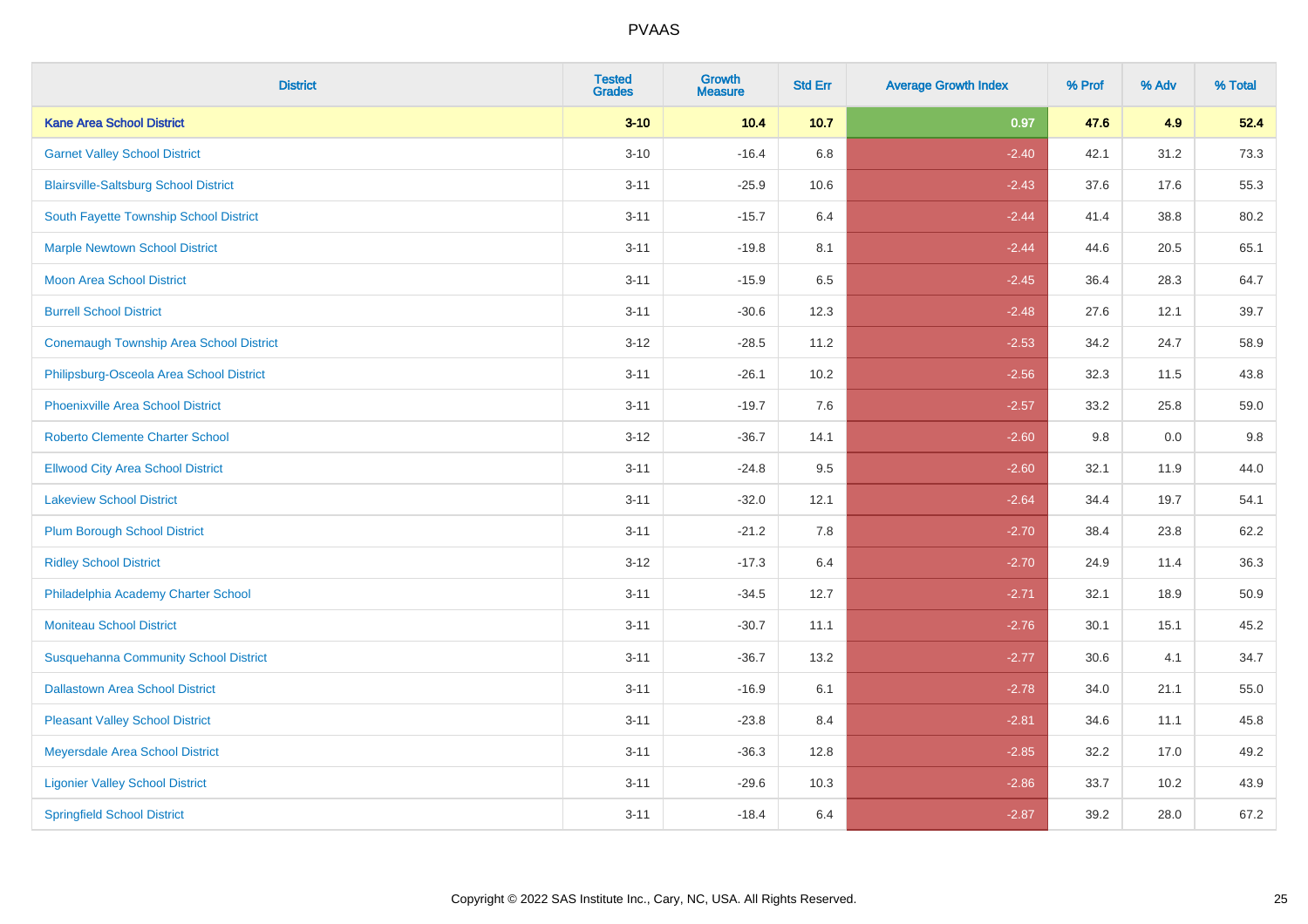| <b>District</b>                             | <b>Tested</b><br><b>Grades</b> | Growth<br><b>Measure</b> | <b>Std Err</b> | <b>Average Growth Index</b> | % Prof | % Adv | % Total |
|---------------------------------------------|--------------------------------|--------------------------|----------------|-----------------------------|--------|-------|---------|
| <b>Kane Area School District</b>            | $3 - 10$                       | 10.4                     | 10.7           | 0.97                        | 47.6   | 4.9   | 52.4    |
| <b>Shamokin Area School District</b>        | $3 - 11$                       | $-24.5$                  | 8.4            | $-2.90$                     | 21.0   | 8.3   | 29.3    |
| South Side Area School District             | $3 - 11$                       | $-33.6$                  | 11.6           | $-2.90$                     | 38.6   | 17.1  | 55.7    |
| <b>Hopewell Area School District</b>        | $3 - 11$                       | $-27.7$                  | 9.4            | $-2.94$                     | 31.9   | 14.3  | 46.2    |
| <b>Columbia Borough School District</b>     | $3 - 12$                       | $-33.9$                  | 11.4           | $-2.98$                     | 13.3   | 5.3   | 18.7    |
| East Stroudsburg Area School District       | $3 - 11$                       | $-26.2$                  | 8.7            | $-3.02$                     | 20.5   | 13.0  | 33.5    |
| Morrisville Borough School District         | $3 - 11$                       | $-44.8$                  | 14.6           | $-3.06$                     | 11.6   | 2.3   | 14.0    |
| <b>Riverview School District</b>            | $3 - 11$                       | $-34.6$                  | 11.3           | $-3.06$                     | 24.4   | 21.8  | 46.2    |
| <b>Dunmore School District</b>              | $3 - 11$                       | $-33.8$                  | 10.9           | $-3.08$                     | 26.8   | 11.0  | 37.8    |
| <b>Altoona Area School District</b>         | $3-12$                         | $-16.1$                  | 5.1            | $-3.14$                     | 29.5   | 14.2  | 43.8    |
| <b>East Lycoming School District</b>        | $3 - 11$                       | $-29.2$                  | 9.1            | $-3.20$                     | 38.5   | 24.6  | 63.1    |
| <b>North Hills School District</b>          | $3 - 11$                       | $-20.1$                  | 6.3            | $-3.21$                     | 31.4   | 31.1  | 62.5    |
| <b>Quakertown Community School District</b> | $3 - 12$                       | $-18.5$                  | 5.7            | $-3.24$                     | 35.1   | 22.4  | 57.5    |
| <b>Corry Area School District</b>           | $3 - 11$                       | $-28.4$                  | 8.4            | $-3.35$                     | 27.0   | 16.2  | 43.2    |
| <b>Northwestern School District</b>         | $3 - 11$                       | $-32.4$                  | 9.6            | $-3.35$                     | 31.8   | 13.6  | 45.4    |
| <b>Harbor Creek School District</b>         | $3 - 11$                       | $-27.8$                  | 8.3            | $-3.36$                     | 42.9   | 22.7  | 65.6    |
| <b>Titusville Area School District</b>      | $3 - 11$                       | $-29.4$                  | 8.7            | $-3.38$                     | 27.9   | 8.8   | 36.8    |
| <b>Frazier School District</b>              | $3 - 11$                       | $-45.6$                  | 13.1           | $-3.46$                     | 27.1   | 10.4  | 37.5    |
| New Kensington-Arnold School District       | $3 - 11$                       | $-36.8$                  | 10.6           | $-3.48$                     | 22.2   | 1.1   | 23.3    |
| <b>Cheltenham School District</b>           | $3 - 11$                       | $-36.7$                  | 10.4           | $-3.53$                     | 30.8   | 11.0  | 41.8    |
| <b>West Middlesex Area School District</b>  | $3 - 10$                       | $-49.5$                  | 13.9           | $-3.55$                     | 32.5   | 12.5  | 45.0    |
| <b>Hollidaysburg Area School District</b>   | $3 - 11$                       | $-24.9$                  | 6.9            | $-3.60$                     | 31.1   | 24.0  | 55.1    |
| <b>Wilkes-Barre Area School District</b>    | $3 - 11$                       | $-30.8$                  | 8.5            | $-3.62$                     | 24.2   | 4.5   | 28.7    |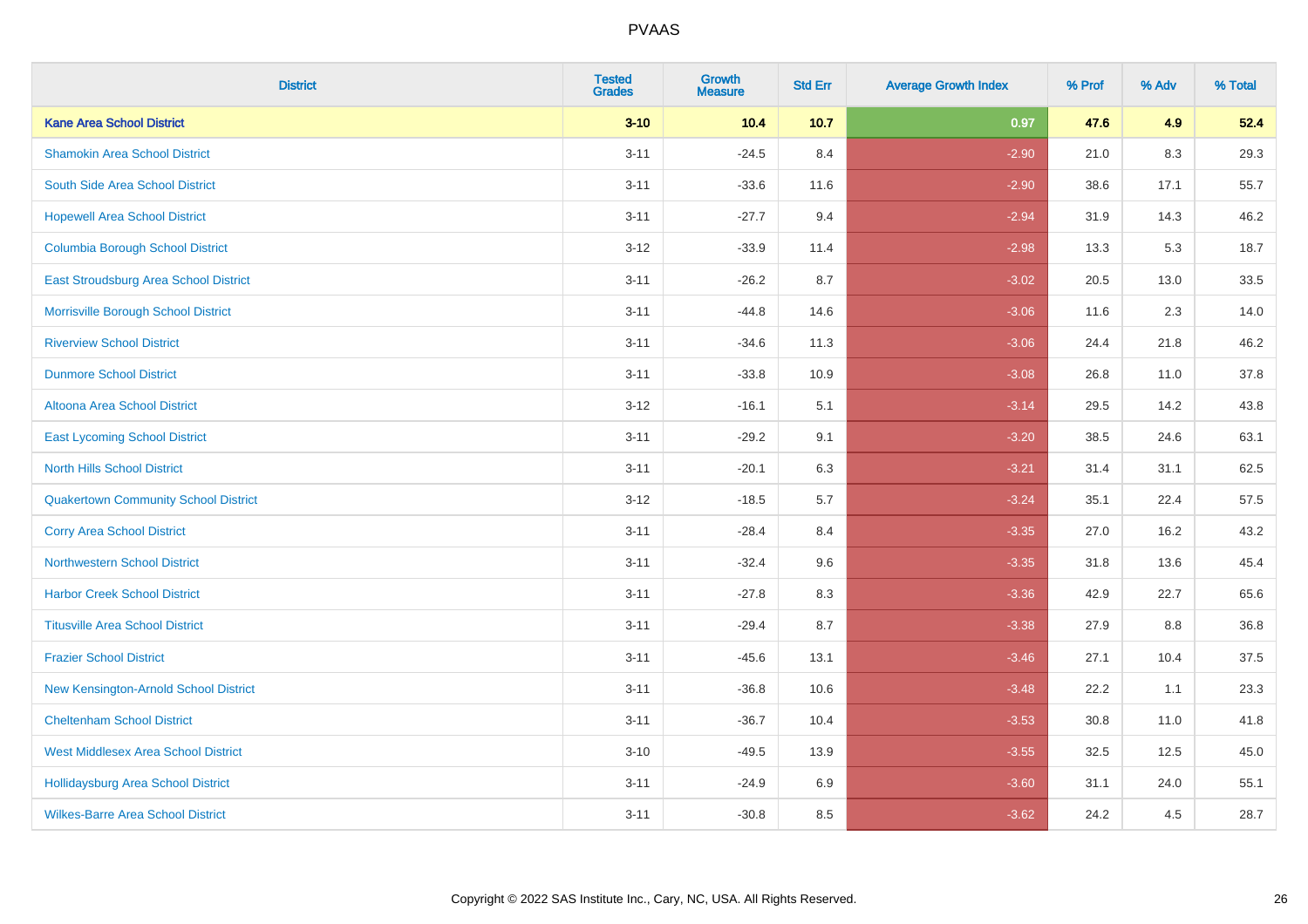| <b>District</b>                                  | <b>Tested</b><br><b>Grades</b> | Growth<br><b>Measure</b> | <b>Std Err</b> | <b>Average Growth Index</b> | % Prof | % Adv | % Total |
|--------------------------------------------------|--------------------------------|--------------------------|----------------|-----------------------------|--------|-------|---------|
| <b>Kane Area School District</b>                 | $3 - 10$                       | 10.4                     | 10.7           | 0.97                        | 47.6   | 4.9   | 52.4    |
| <b>New Brighton Area School District</b>         | $3 - 11$                       | $-35.4$                  | 9.7            | $-3.63$                     | 24.3   | 9.7   | 34.0    |
| <b>Waynesboro Area School District</b>           | $3 - 12$                       | $-23.0$                  | 6.3            | $-3.65$                     | 28.6   | 21.6  | 50.2    |
| <b>Mcguffey School District</b>                  | $3 - 11$                       | $-33.0$                  | 8.9            | $-3.70$                     | 25.2   | 9.8   | 35.0    |
| <b>Western Wayne School District</b>             | $3 - 11$                       | $-39.2$                  | 10.5           | $-3.73$                     | 29.8   | 10.6  | 40.4    |
| <b>Octorara Area School District</b>             | $3 - 11$                       | $-35.8$                  | 9.3            | $-3.83$                     | 24.8   | 12.8  | 37.6    |
| <b>Propel Charter School-Mckeesport</b>          | $3-8$                          | $-55.4$                  | 14.4           | $-3.84$                     | 21.6   | 2.7   | 24.3    |
| <b>Ridgway Area School District</b>              | $3 - 11$                       | $-48.5$                  | 12.4           | $-3.90$                     | 36.1   | 18.0  | 54.1    |
| <b>Curwensville Area School District</b>         | $3 - 11$                       | $-44.2$                  | 11.3           | $-3.91$                     | 48.6   | 11.4  | 60.0    |
| <b>Shenandoah Valley School District</b>         | $3 - 11$                       | $-50.6$                  | 12.8           | $-3.94$                     | 21.0   | 3.5   | 24.6    |
| Maritime Academy Charter School                  | $3 - 10$                       | $-42.1$                  | 10.6           | $-3.98$                     | 17.0   | 1.1   | 18.2    |
| <b>Valley View School District</b>               | $3 - 11$                       | $-47.5$                  | 11.8           | $-4.02$                     | 31.2   | 14.1  | 45.3    |
| Community Academy Of Philadelphia Charter School | $3 - 11$                       | $-52.5$                  | 12.9           | $-4.07$                     | 12.0   | 0.0   | 12.0    |
| Lehigh Valley Academy Regional Charter School    | $3 - 11$                       | $-39.8$                  | 9.7            | $-4.08$                     | 33.6   | 4.8   | 38.5    |
| <b>Somerset Area School District</b>             | $3 - 11$                       | $-36.8$                  | 8.9            | $-4.12$                     | 35.0   | 21.0  | 55.9    |
| <b>Trinity Area School District</b>              | $3 - 11$                       | $-28.0$                  | 6.7            | $-4.18$                     | 33.3   | 22.0  | 55.3    |
| <b>Dallas School District</b>                    | $3 - 11$                       | $-38.6$                  | 9.2            | $-4.19$                     | 29.9   | 34.2  | 64.1    |
| Penn-Delco School District                       | $3 - 11$                       | $-31.9$                  | 7.5            | $-4.25$                     | 25.4   | 11.9  | 37.3    |
| <b>Hempfield Area School District</b>            | $3 - 12$                       | $-23.0$                  | 5.4            | $-4.26$                     | 37.9   | 19.6  | 57.4    |
| <b>Williamsport Area School District</b>         | $3 - 11$                       | $-25.7$                  | 6.0            | $-4.28$                     | 23.2   | 8.4   | 31.6    |
| <b>Bristol Township School District</b>          | $3 - 11$                       | $-28.0$                  | 6.5            | $-4.34$                     | 17.5   | 5.6   | 23.2    |
| <b>Neshannock Township School District</b>       | $3 - 10$                       | $-47.9$                  | 10.9           | $-4.40$                     | 42.9   | 16.9  | 59.7    |
| <b>Interboro School District</b>                 | $3 - 12$                       | $-33.5$                  | 7.6            | $-4.40$                     | 31.2   | 10.0  | 41.3    |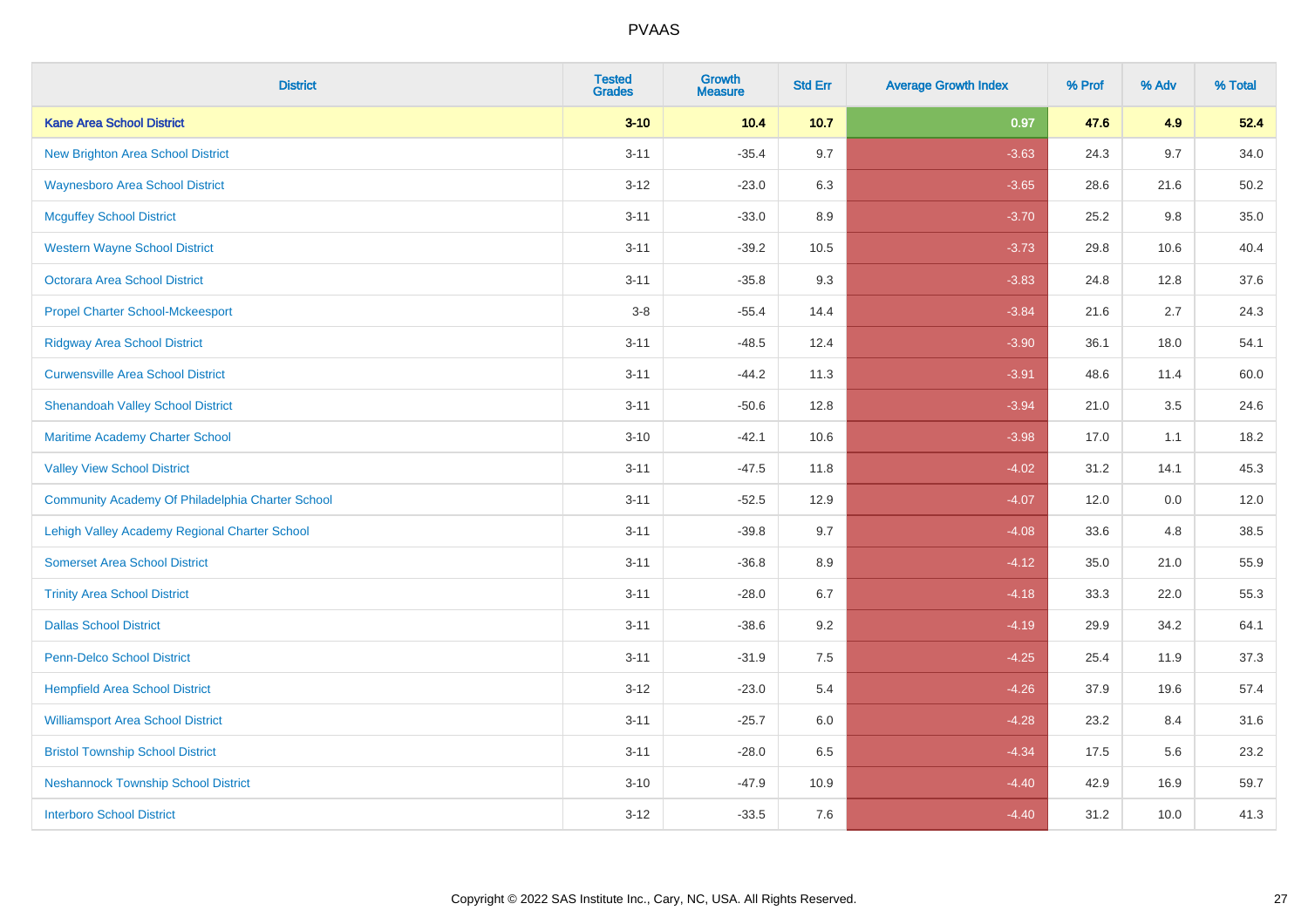| <b>District</b>                            | <b>Tested</b><br><b>Grades</b> | Growth<br><b>Measure</b> | <b>Std Err</b> | <b>Average Growth Index</b> | % Prof | % Adv | % Total |
|--------------------------------------------|--------------------------------|--------------------------|----------------|-----------------------------|--------|-------|---------|
| <b>Kane Area School District</b>           | $3 - 10$                       | 10.4                     | 10.7           | 0.97                        | 47.6   | 4.9   | 52.4    |
| <b>Baldwin-Whitehall School District</b>   | $3 - 11$                       | $-30.4$                  | 6.9            | $-4.41$                     | 32.4   | 13.4  | 45.8    |
| <b>Owen J Roberts School District</b>      | $3 - 11$                       | $-28.8$                  | 6.3            | $-4.56$                     | 41.4   | 29.6  | 71.1    |
| <b>Boyertown Area School District</b>      | $3 - 11$                       | $-32.6$                  | 7.0            | $-4.66$                     | 32.6   | 21.9  | 54.5    |
| <b>Blackhawk School District</b>           | $3 - 11$                       | $-36.6$                  | 7.8            | $-4.67$                     | 35.0   | 10.7  | 45.8    |
| Shippensburg Area School District          | $3 - 11$                       | $-32.5$                  | 6.7            | $-4.84$                     | 32.0   | 15.4  | 47.4    |
| <b>Oxford Area School District</b>         | $3 - 11$                       | $-36.8$                  | 7.5            | $-4.89$                     | 23.1   | 12.3  | 35.4    |
| <b>Beaver Area School District</b>         | $3 - 10$                       | $-47.8$                  | 9.6            | $-4.96$                     | 35.1   | 27.0  | 62.2    |
| <b>West York Area School District</b>      | $3 - 12$                       | $-39.0$                  | 7.7            | $-5.06$                     | 29.0   | 14.2  | 43.2    |
| <b>Southeastern Greene School District</b> | $3 - 10$                       | $-72.8$                  | 14.3           | $-5.08$                     | 32.6   | 11.6  | 44.2    |
| <b>Elizabethtown Area School District</b>  | $3 - 12$                       | $-37.0$                  | 7.2            | $-5.12$                     | 27.8   | 23.1  | 50.9    |
| <b>Neshaminy School District</b>           | $3 - 11$                       | $-26.1$                  | 4.9            | $-5.32$                     | 29.8   | 15.8  | 45.6    |
| <b>Pittsburgh School District</b>          | $3 - 11$                       | $-19.1$                  | 3.5            | $-5.38$                     | 18.7   | 9.2   | 27.8    |
| <b>Manheim Township School District</b>    | $3 - 12$                       | $-32.8$                  | $6.0\,$        | $-5.43$                     | 31.6   | 24.5  | 56.0    |
| <b>Keystone Oaks School District</b>       | $3 - 11$                       | $-52.2$                  | 9.4            | $-5.52$                     | 32.5   | 14.9  | 47.4    |
| <b>Abington School District</b>            | $3 - 10$                       | $-35.3$                  | 6.3            | $-5.56$                     | 29.6   | 22.9  | 52.5    |
| <b>MaST Community Charter School</b>       | $3 - 10$                       | $-55.3$                  | 9.7            | $-5.70$                     | 37.9   | 17.5  | 55.3    |
| <b>Lancaster School District</b>           | $3 - 12$                       | $-31.7$                  | 5.2            | $-6.04$                     | 11.5   | 4.7   | 16.2    |
| <b>New Castle Area School District</b>     | $3 - 12$                       | $-46.2$                  | 7.6            | $-6.07$                     | 16.4   | 7.2   | 23.6    |
| <b>Council Rock School District</b>        | $3 - 11$                       | $-27.7$                  | 4.2            | $-6.59$                     | 38.3   | 25.0  | 63.3    |
| <b>Laurel Highlands School District</b>    | $3 - 11$                       | $-53.2$                  | 8.1            | $-6.59$                     | 21.7   | 12.4  | 34.2    |
| <b>Southmoreland School District</b>       | $3 - 11$                       | $-69.9$                  | 9.7            | $-7.22$                     | 40.0   | 6.7   | 46.7    |
| <b>West Mifflin Area School District</b>   | $3 - 12$                       | $-60.3$                  | 8.3            | $-7.25$                     | 19.5   | 5.4   | 24.8    |